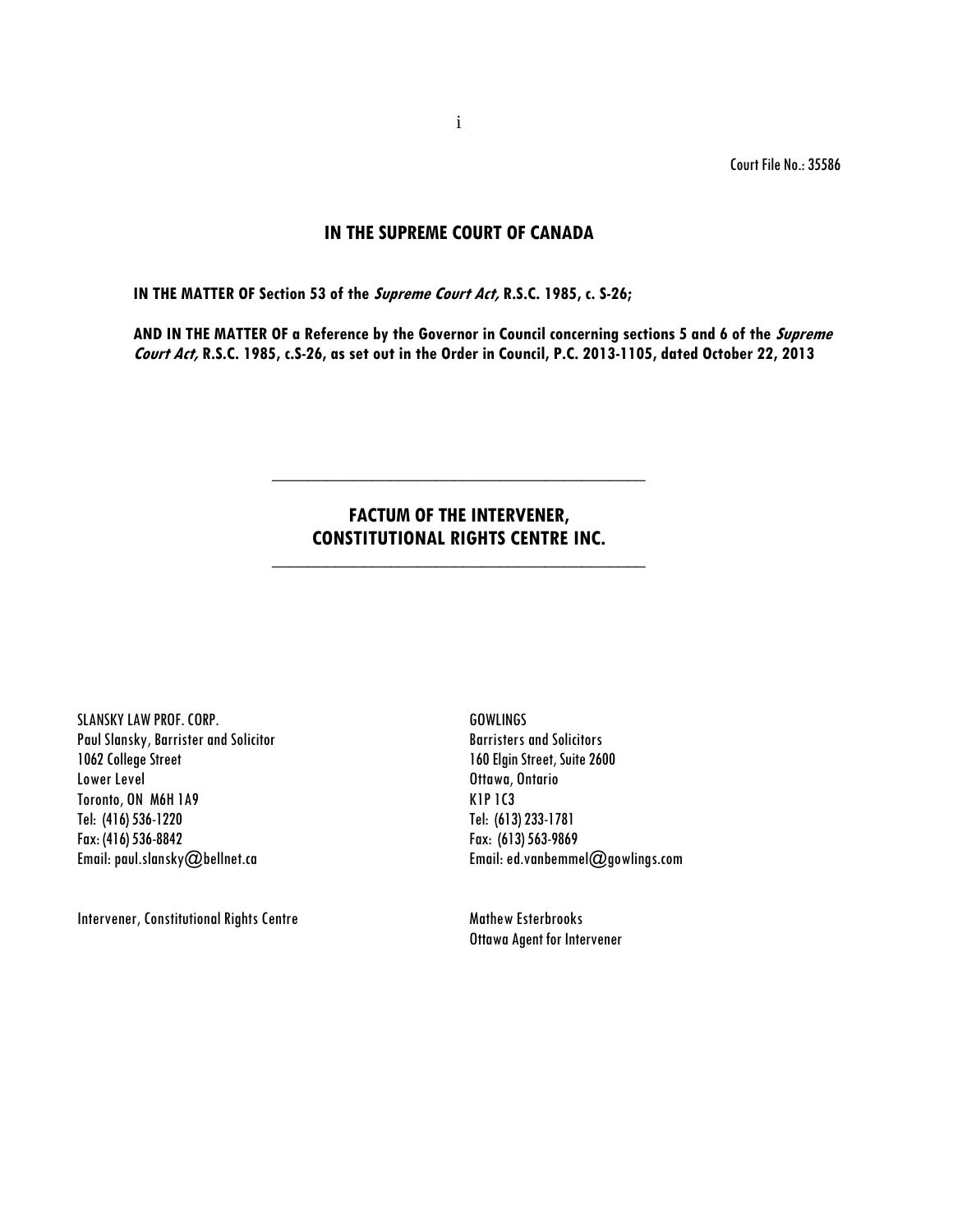| The Registrar of this Court |  |
|-----------------------------|--|
|                             |  |

# **AND TO: William F. Pentney Deputy Attorney General of Canada**  Department of Justice Canada SAT -Room: 6050 St-Andrew Tower 275 Sparks Street Ottawa, Ontario K1A 0H8

#### **Per: René LeBlanc / Christine Mohr**

Tel.: 613 957-4657 / (416) 973-4111 Fax: 613 952-6006 Fax : 416 952-4518 rene.leblanc@justice.gc.ca christine.mohr@justice.gc.ca **Counsel for the Attorney General of Canada** 

# **AND TO: Attorney General of Ontario**

**Constitutional Law Branch**  4th Floor 720 Bay Street Toronto, Ontario M7A 2S9

**Per: Josh Hunter**  Tel.: 416 326-3840 Fax: 416 326-4015 joshua.hunter@ontario.ca **Counsel for the Intervener** 

**Attorney General of Ontario** 

# **AND TO: Procureur général Québec**

8e étage 1, rue Notre-Dame Est Montréal (Québec) H2Y 1B6

**Par: Jean-Yves Bernard / Marise Visocchi**  Tél. : 514 393-2336 Téléc. : 514 873-7074 jean-yves.bernard2justice.gouv.qc.ca **Procureur pour l'intervenant Procureur général du Québec**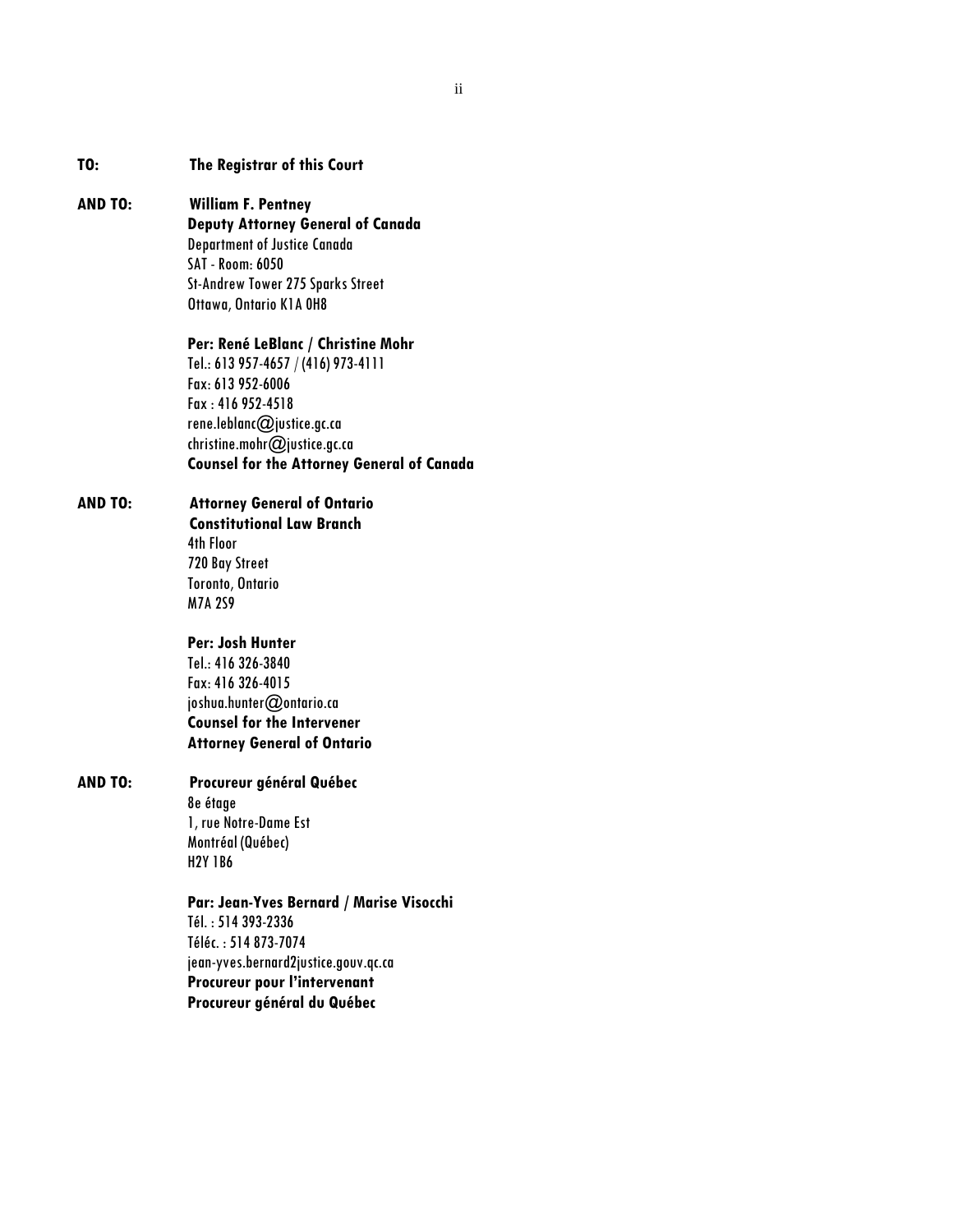### **AND TO: Rocco Galati**

1062 College Street Lower Level Toronto, ON M6H 1A9

Tel: (416) 530-9684 Fax: (416) 530-8129 Email[: rocco@idirect.com](mailto:rocco@idirect.com)

**AND TO: Robert Décary, Alice Desjardins and Gilles Létourneau** 57, rue Louis-Pasteur bur. 203 Ottawa, ON K1N 6N5 Tel: (613) 562-5902

> Fax: (613) 562-5121 sebastien.grammond@uottawa.ca

# **AND TO: Canadian Association of Provincial Court Judges**

57, rue Louis-Pasteur bur. 203 Ottawa, ON K1N 6N5 Tel: (613) 562-5902 Fax: (613) 562-5121 sebastien.grammond@uottawa.ca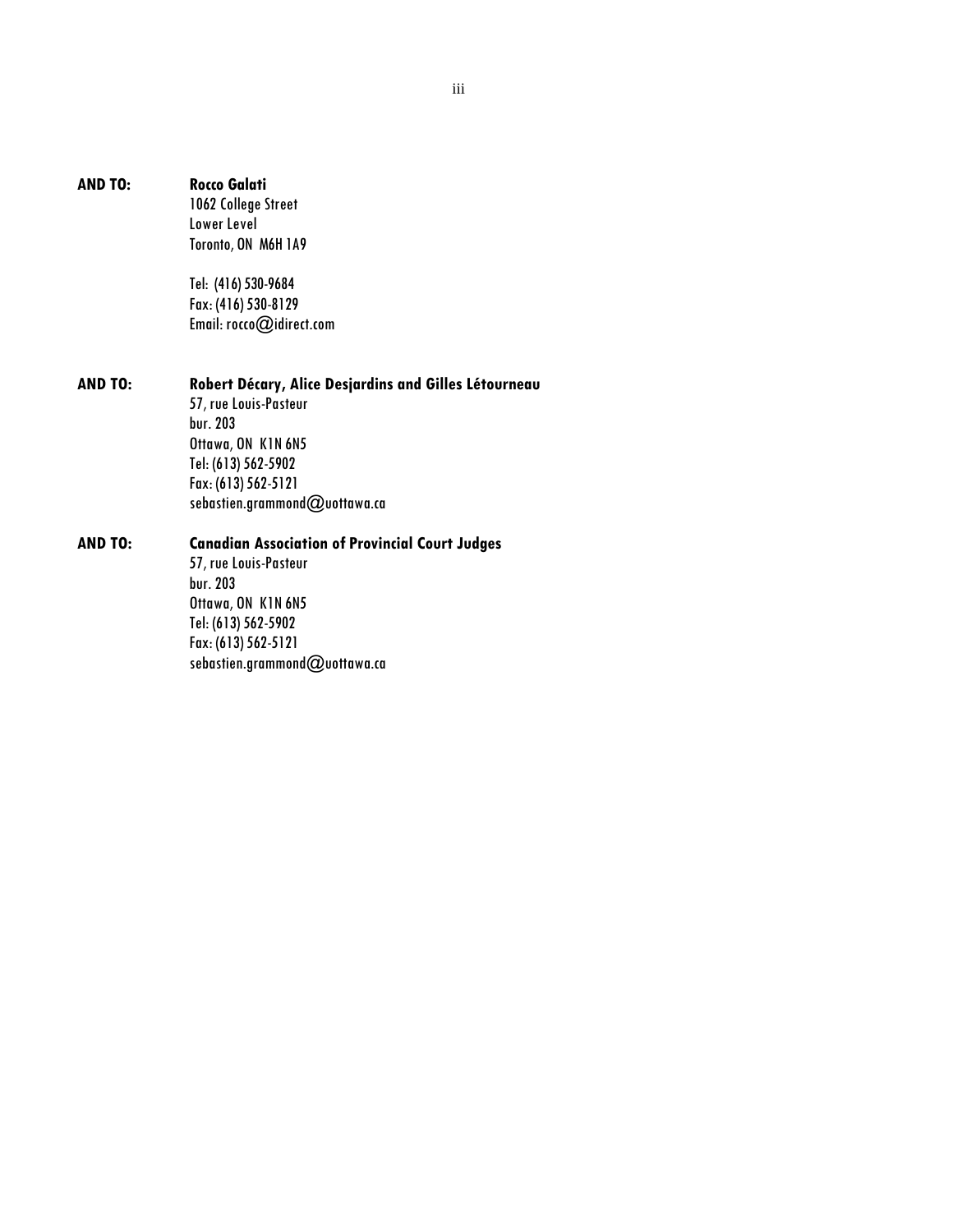| <b>TABLE OF CONTENTS</b> |              |                             |                                                                                                     | <b>Pages</b> |           |
|--------------------------|--------------|-----------------------------|-----------------------------------------------------------------------------------------------------|--------------|-----------|
| <b>PARTI</b>             |              |                             | <b>OVERVIEW OF POSITION (FACTS)</b>                                                                 |              | 1.2       |
| <b>PART II</b>           |              |                             | <b>OVERVIEW OF POSITION (LAW)</b>                                                                   |              | 3         |
| <b>PART III</b>          | ARGUMENT     |                             |                                                                                                     |              | $3 - 19$  |
|                          | А.           |                             | <b>CONSTITUTIONALIZATION OF THE SUPREME COURT OF CANADA BY THE</b><br><b>CONSTITUTION ACT, 1982</b> |              | 312       |
|                          |              | 1.                          | NON-LISTING OF THE SUPREME COURT ACT:                                                               |              | $5-6$     |
|                          |              | 2.                          | <b>EFFECT OF AMENDING FORMULA:</b>                                                                  |              | $6 - 12$  |
|                          | B.           |                             | STATUTORY AND CONSTITUTION INTERPRETATION PRINCIPLES                                                |              | $12 - 19$ |
|                          |              | 1.                          | <b>DISJUNCTIVE WORDING</b>                                                                          |              | 13        |
|                          |              | 2.                          | TENSE AND TIMING: SS. 5 AND 6                                                                       |              | $14-19$   |
|                          |              | (a)                         | Section 5                                                                                           |              | 14        |
|                          |              | (b)                         | Section 6                                                                                           |              | $15 - 19$ |
| <b>PART IV</b>           | <b>COSTS</b> |                             |                                                                                                     |              | 19 20     |
| <b>PART V</b>            |              | <b>ORDERS SOUGHT</b>        |                                                                                                     |              | 20        |
| <b>PART VI</b>           |              | <b>TABLE OF AUTHORITIES</b> |                                                                                                     |              | $21 - 23$ |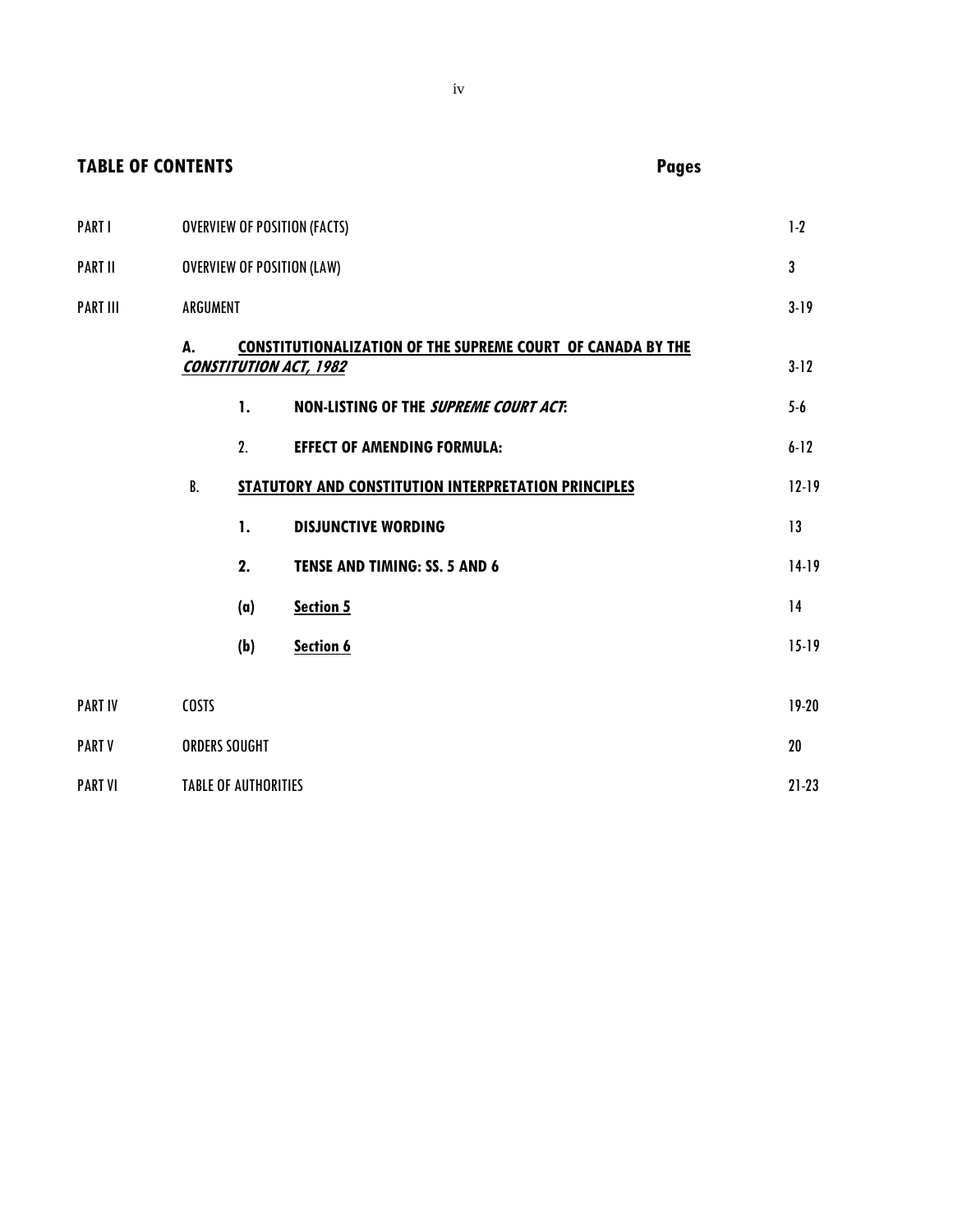#### **PART I- OVERVIEW OF POSITION (FACTS)**

- 1. On October 4, 2013, it was announced that The Honourable Mr. Justice Nadon, a supernumerary judge of the Federal Court of Appeal, was to be appointed as a judge of the Supreme Court of Canada, to replace the Honurable Mr. Justice Fish, a Quebec judge appointed under s. 6 of the Supreme Court Act. A Toronto constitutional lawyer, Mr. Rocco Galati, immediately discussed the possibility of challenging this appointment with members of the Constitutional Rights Centre Inc. ("CRC"). It was decided that a challenge to the lawfulness under s. 6 of the *Supreme Court Act*  $^1$  and constitutionality of this appointment would be brought in the Federal Court by Galati and the CRC. The Notice of Application was drafted and was being issued and served on October  $7<sup>th</sup>$ , 2013, when, as it was later discovered, Justice Nadon was sworn in as a Justice of the Supreme Court of Canada.
- 2. Justice Nadon decided to not sit until and unless it was determined that he could lawfully do so.
- 3. The basis of the challenge is, *inter alia*, based on the following:
	- (a) the appointment of judge of the Federal Court of Appeal as a Quebec judge of the Supreme Court of Canada ("Quebec judge"), in light of its wording, purpose and history, was not authorized by s. 6 of the Supreme Court Act;
	- (b) Section 6 of the *Supreme Court Act* (together with section 5) were "constitutionalized" in 1982 by virtue of ss. 41(d) and 42(1)(d) of the Constitution Act, 1982;
	- (c) The interpretation of s. 6 of the *Supreme Court Act*, precluding the appointment of a Federal Court of Appeal judge as a Quebec judge, is supported by the fact that it is a constitutional provisionand by is supported by the unwritten constitutional principles of Federalism, Constitutionalism and the Rule of Law.
- 4. On October, 22nd, 2013, in response to the challenge, thefollowing Declaratory provisions were passedby Parliament:

# **471. The Supreme Court Act is amended by adding the following after section 5:**

5.1 For greater certainty, for the purpose of section 5, a person may be appointed a judge if, at any time, **they were** a barrister or advocate of at least 10 years standing at the bar of a province.

### **472. The Act is amended by adding the following after section 6:**

6.1 For greater certainty, for the purpose of section 6, a judge is

### **471. La Loi sur la Cour suprême est modifiée par adjonction, après l'article 5, de ce qui suit:**

5.1 Pour l'application de l'article 5, il demeure entendu que les juges peuvent être choisis parmi les personnes qui ont autrefois été inscrites comme avocat pendant au moins dix ans au barreau d'une province.

### **472. La même loi est modifiée par adjonction, après l'article 6, de ce qui suit** :

6.1 Pour l'application de l'article 6, il demeure entendu que les

<sup>&</sup>lt;sup>1</sup> Attorney General of Canada Record, at pp. 9-18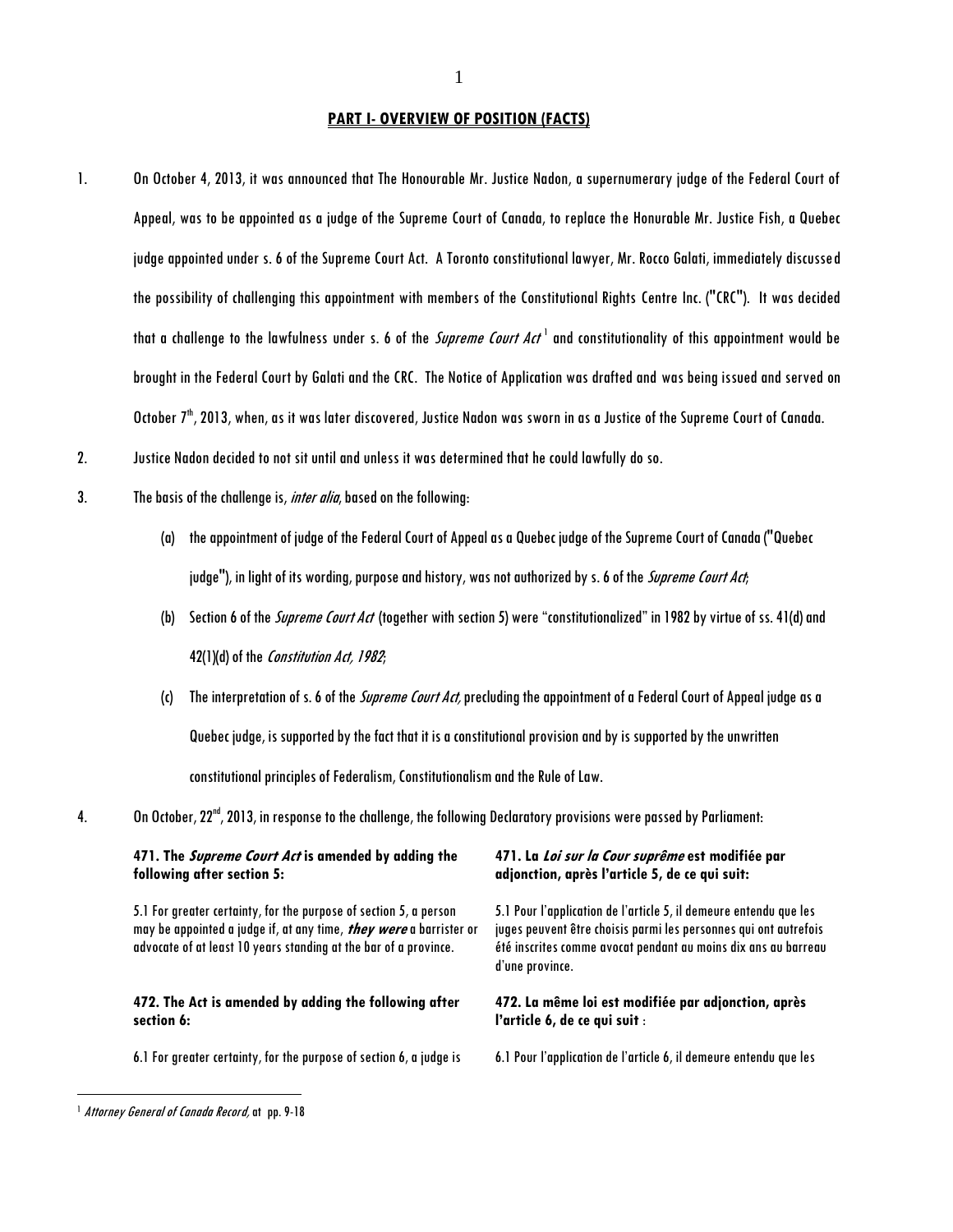from among the advocates of the Province of Quebec if, at any time, **they were** an advocate of at least 10 years standing at the bar of that Province.

juges peuvent être choisis parmi les personnes qui ont autrefois été inscrites comme avocat pendant au moins dix ans au barreau de la province de Québec.

5. Also, on October 22<sup>nd</sup>, 2013, pursuant to s. 53 of the *Supreme Court Act* the following questions were put before this Honourable

Court:

1. Can a person who was, at any time, an advocate of at least 10 years standing at the Barreau du Québec, be appointed to the Supreme Court of Canada as a member of the Supreme Court from Quebec pursuant to sections 5 and 6 of the Supreme Court Act?

2. Can Parliament enact legislation that requires that a person be or **has previously been** a barrister or advocate of at least 10 years standing at the bar of a province as a condition of appointment as a judge of the Supreme Court of Canada or enact the annexed declaratory provisions as set out in clauses 471 and 472 of the bill entitled Economic Action Plan 2013 Act, No. 2?

Pending the Reference, the Federal Court application was stayed on consent. Galati and the CRC were granted intervener status, the

right to each file a 20 page factum and each have 15 minutes oral argument.

6. The CRC respectfully submits that the questions do not focus on the key issues that arise in respect of the appointment of Justice

Nadon, which is the factual sub-stratum of this Reference:

(a) the issue is **not** whether a **person** who was a member of the Barreau du Quebec can be appointed as a Quebec judge,

but whether a **Federal Court of Appeal judge** who was a member of the Barreau du Quebece can be so appointed;

(b) this is so because the following key issues focus on the nature of the person as a judge and a judge of the Federal Court

of Appeal or Federal Court of Canada ("Federal Court judge"):

- (i) whether s. 6 of the *Supreme Court Act* must be read disjunctively with respect to judges and advocates;
- (ii) whether the appointment of a Federal Court judge complies with Parliamentary intention and the constitutional purpose of sections 41(d) and/or 42(1)(d) of the Constitution Act,1982;
- (iii) whether the appointment of a Federal Court judge complies with the unwritten constitutional principles of Federalism, Constitutionalism, the Rule of Law and the independence of the judiciary;
- (c) Would a constitutional amendment pursuant to ss. 41(d) and/or 42(1)(d) of the Constitution Act, 1982 be required to allow

for an appointment of a Federal Court judge as a Quebec judge?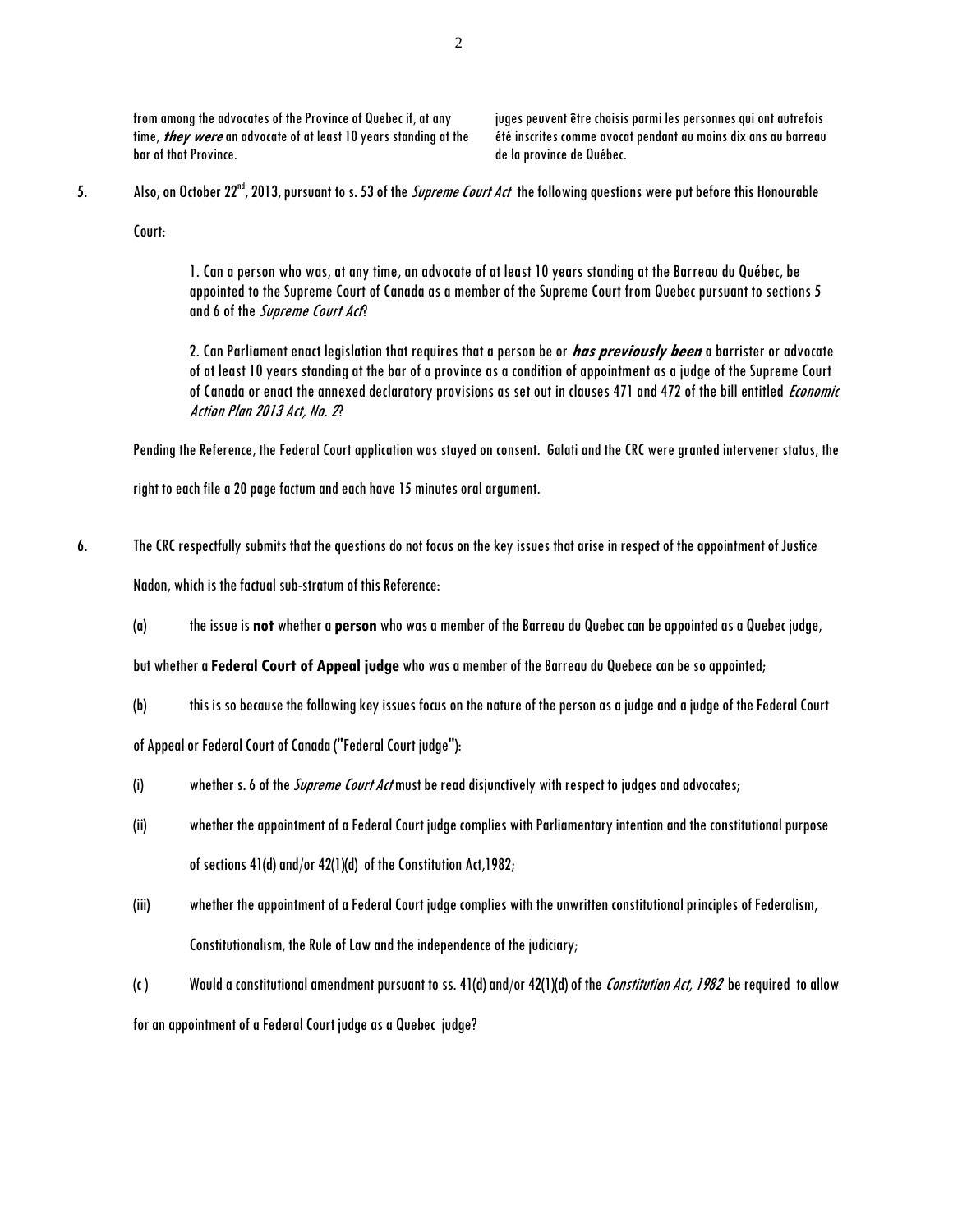#### **PART II- OVERVIEW OF POSITION (LAW)**

7. The CRC respectfully submits, by way of overview, that:

A. **Sections 5 and 6 of the Supreme Court Act were constitutionlized** in 1982 by the Patriation of the Constitution and sections 41(d), or in the alternative, s. 42(1)(d) of the Constitution Act, 1982;

B. **Statutory and constitution interpretation principles**dictate that:

1. appointments made under s. 6 of the Supreme Court Actare **either** as a Judge or lawyer, disjunctively, and not a judge

of a category not specified who was a lawyer in the past ;

2. If s. 5 does not allow for the appointment of Federal Court judges to the Supreme Court of Canada, then it necessarily follows that section 6 cannot allow the appointment of a Federal Court judge as a Quebec judge. However, if a Federal Court judge can be appointed under section 5, statutory and constitution interpretation principles dictate that section 6 must be interpreted to preclude the appointment of a Federal Court judge as a Quebec judge;

**C. The unwritten constitutional principles** of Federalism, Constitutionalism, the Rule of Law and the independence of the judiciary dictate the same result, without regard to ss. 41(d) and 42(1)(d), given the history, purpose, and composition of the Court.

#### **PART III- THE ARGUMENT**

#### **A. CONSTITUTIONALIZATION OF THE SUPREME COURT OF CANADA BY THE CONSTITUTION ACT, 1982**

8. It is respectfully submitted that the position of the Attorney General of Canada ("AG of Canada"), that the Supreme Court of Canada has not been constitutionalized is clearly wrong. The essence of the argument of the AG of Canada is:

(a) the *Supreme Court Act* has not been constitutionalized because it is not listed in the Schedule referred to in section 52(2) (b) of the *Constitution Act*, 1982;

(b) Unless the *Supreme Court Act* is expressly constitutionalized by listing, the amending formula has no effect on the constitutional nature of the Supreme Court of Canada;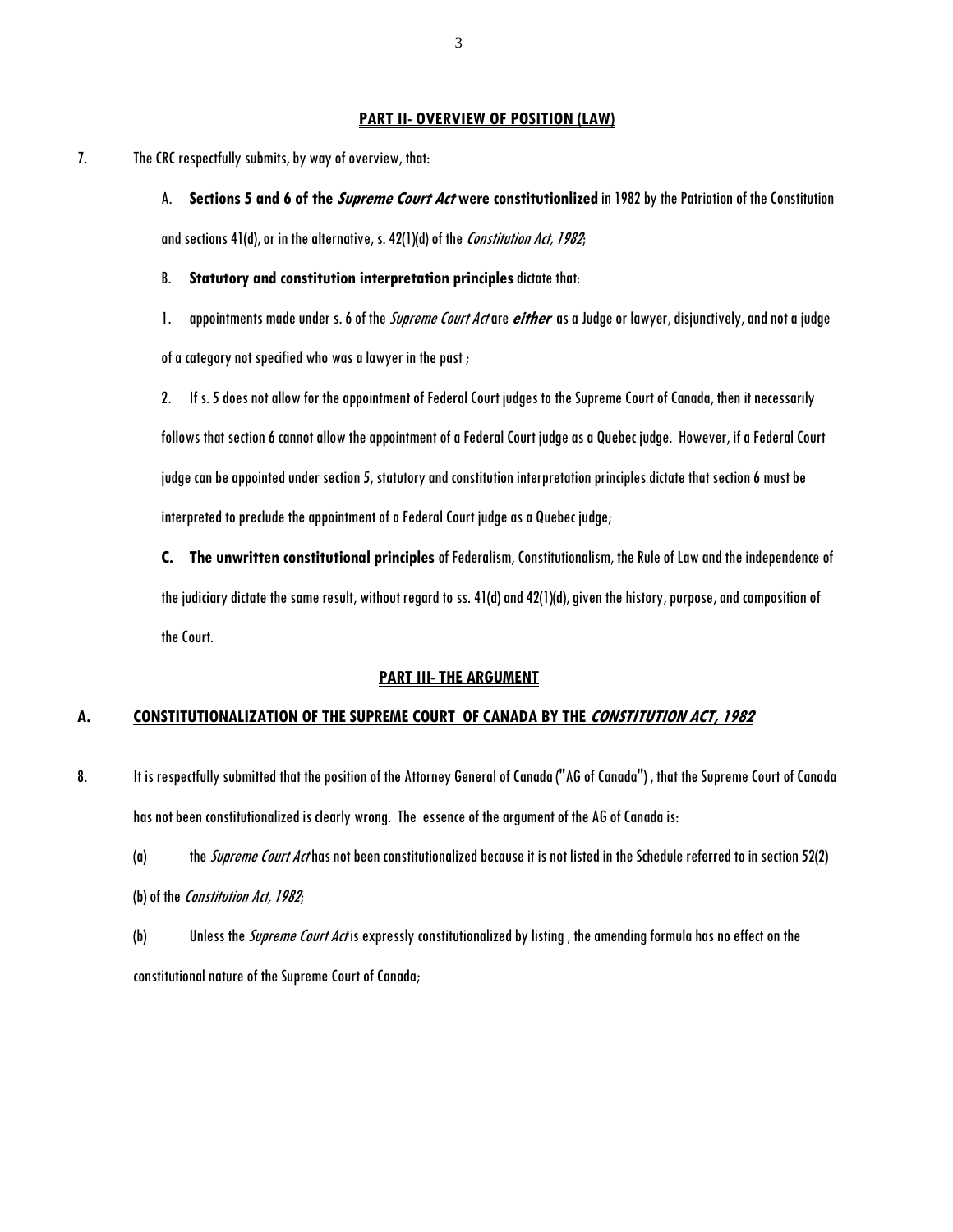(c) the only constitutional provision in respect of the Supreme Court of Canada is section 101 of the Constitution Act, 1867 which permits the creation, change or dissolution of the Supreme Court of Canada unilaterally by ordinary statute.  $^2$ 

9. The CRC challenges each of these propositionson the bases that:

### **(1) Non-Listing of the Supreme Court Act:**

(a) The definition of the Constitution of Canada in section 52(2) of the Constitution Act, 1982 is not an exhaustive list. It indicates that it "includes" the listed documents. This non-exhaustiveness, together with the preamble to the Constitution Act, 1867, is the constitutional mechanism which gives constitutional status and effect to unwritten constitutional principles as has been repeatedly been recognized by this Honourable Court; $<sup>3</sup>$ </sup>

(b) The effective constitutionalization of legislation does not need to refer to that specific legislation to limit the authority of Parliament to amend or repeal such legislation. The constitutionlization of a principle may have the effect of constitutionalizing a statute or a portion of a statute.

### **(2) Effect of Amending formula:**

(a) the Amending formula is a part of the *Constitution Act, 1982* and is therefore itself a part of the Constitution of Canada under section 52(2)(a) of the Constitution Act, 1982 (see also s.41(e) of the Constitution Act, 1982);

(b) The *Supreme Court Act* need not be constitutionalized, in whole or in part, to make the substance of its provisions constitutionally mandated. Parts of the *Supreme Court Act* or the substance of those provisions, as of 1982, have been constitutionalized;

<sup>2</sup> Factum of the AG of Canada, paragraphs 11, 76-107

<sup>&</sup>lt;sup>3</sup> Provincial Judges Reference [1997] 3 S.C.R. 3, AG of Canada's Book of Authorities, Tab 57, at pages 19-30, paragraphs 82-109; Reference re Secession of Quebec, [1998] 2 S.C.R. 217, Galati's Book of Authorities, Tab 18, paragraphs 53-55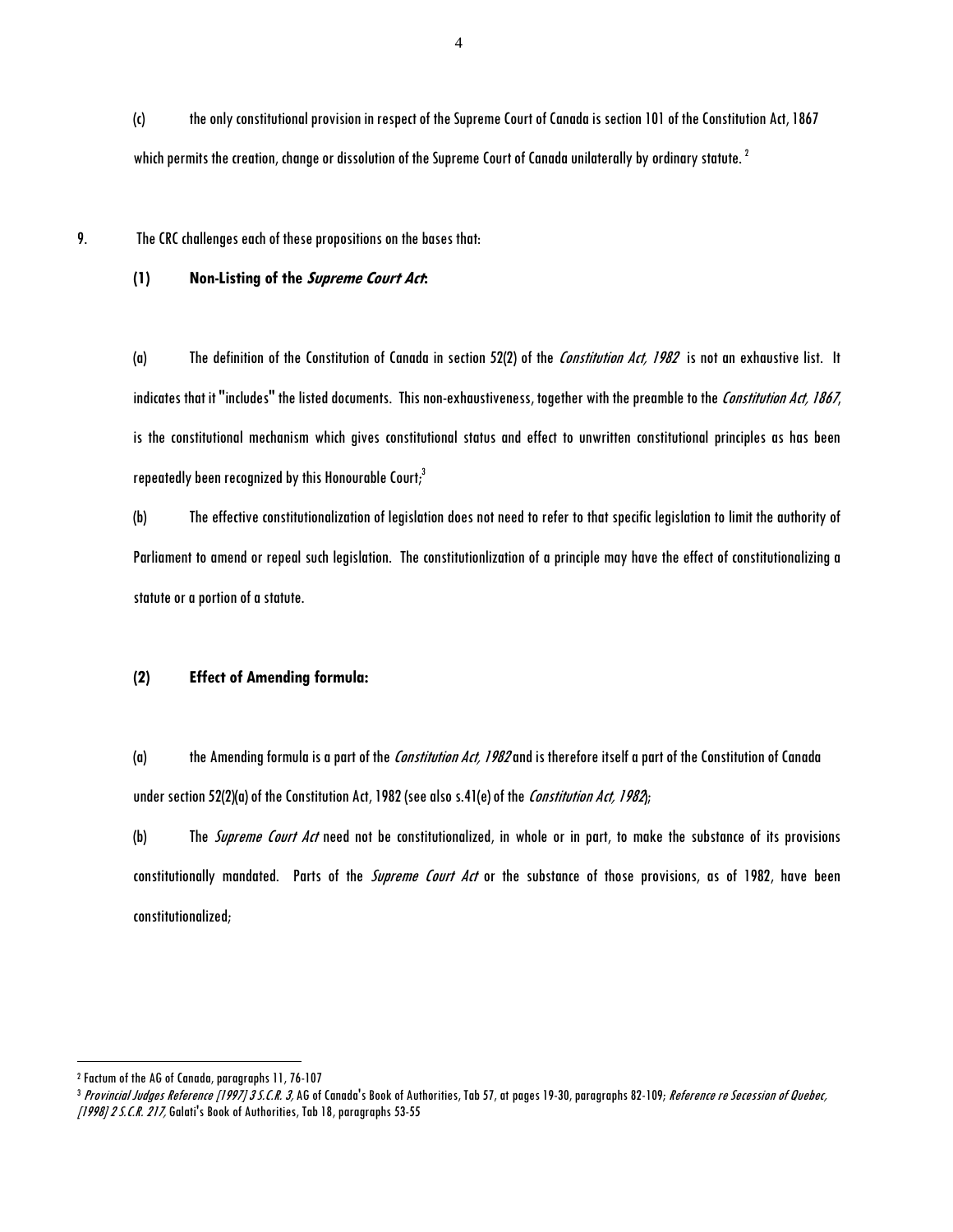(c) in light of the fact that no express provision of the Constitution of Canada mentions the Supreme Court of Canada, other than s. 41(d) and 42(1)(d) of the *Constitution Act,1982*, according to the AG of Canada, these provisions mean nothing.<sup>4</sup> This is absurd.

(d) the need for judicial interpretation as to meaning of the phrases: "the composition of" or "matters in relation to the Supreme Court" do not negate the constitutionalization of the Court;

(e) The fact that the Meech Lake Accord and the Charlottetown Accord were deemed to be necessary and the failure of those attempts at constitutional amendment make it clear that a constitutional amendment would be required to allow for the appointment of a Federal Court judge as a Quebec judge of this Court;

(f) The logic and consensus of most constitutional scholars support the proposition that the Amending formula of the Constitution Act, 1982 had the effect of constitutionalizing aspects of the Supreme Court of Canada, at least including the requirements regarding the appointment of Quebec judges under s. 6 of the *Supreme Court Act,* as of 1982.

# **1. NON-LISTING OF THE SUPREME COURT ACT:**

10. This Honourable Court has consistently held that the word "includes" in section 52(2) of the Constitution Act, 1982 mandates the definition of the Constitution of Canada as non-exhaustive.<sup>5</sup> Accordingly, the fact that the *Supreme Court Act* is not listed in the Schedule referred to in s. 52(2) (b) does not mean that portions of it are not, in fact or effectively, part of the Constitution of Canada. In fact, it would have been inappropriate to list the *Supreme Court Act*, since it was not the purpose of the Constitution Act, 1982 to constitutionalize every provision of that Act. Section 41(d) of the Constitution Act, 1982 only constitutionalized the "composition" of the Court. This includes, at least, sections 4-6, and possibly section 9 and/or 30.6 Section 42(1)(d) only constitutionalized matters "in relation to... the Supreme Court of Canada", aside from the composition of the Court. This was not likely intended to constitutionlize every provision of the *Supreme Court Act*, but presumably only those provisions important, or perhaps essential, to

<sup>4</sup> Cheffins, I. "The Constitution Act, 1982 and the Amending Formula: Political and Legal Implications" (1982) 4 Supreme Court Law Review 43, at pp. 53-54; Galati'sBook of Authorities, at Tab 5; Lederman, W.R., "Constitutional Procedure for the Reform of the Supreme Court of Canada", Les Cahiers de droit, 26, No. 1, 1985, pp 195-204, AG of Canada' Authorities, Tab 78, at p.54

<sup>&</sup>lt;sup>5</sup> Footnote 2, *supra* 

 $^6$  Cheffins, I., *supra* at pp. 53-54; Galati's Book of Authorities, at Tab 5; Lederman, supra (AG of Canada' Authorities, Tab 78, at pp. 318--319)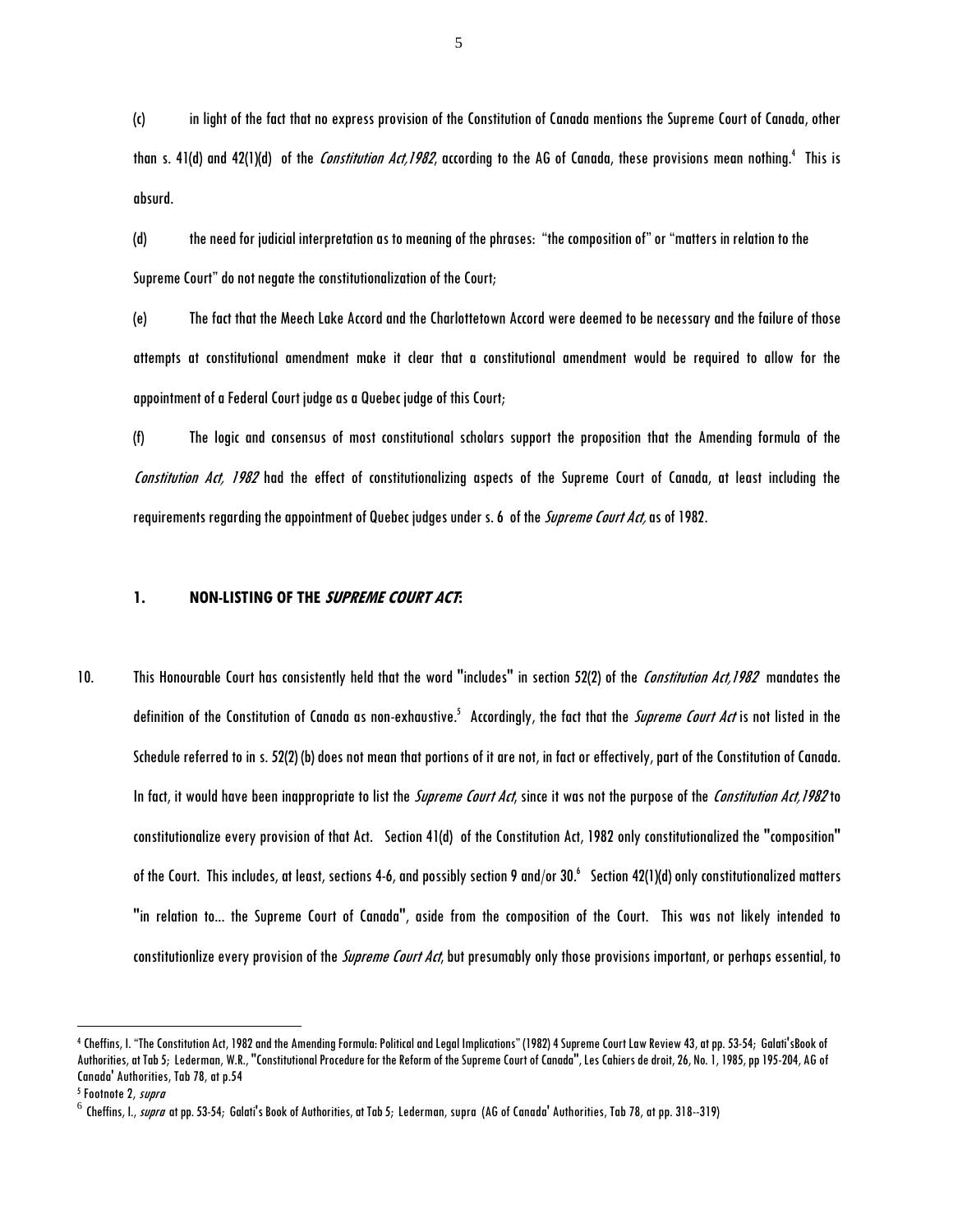the nature of the Court. This includes, at least, sections 3 and 54(1) of the Act, which define the nature of the Court as a general court of appeal under section 101 of the Constitution Act, 1867 and section 35 of the Act, in respect of civil and criminal jurisdiction.<sup>7</sup>

11. The constitutionalizing of legislation through changes to the constitution, without constitutional mention of the statute, is a common phenomenon. It is the constitutional principle that has the effect of requiring the statutory provisionto exist or continue. By way of Example, section 3 of the Charter constitutionalized aspects of the *Elections Act*, at the very least precluding Parliament and the Provincial Legislatures from eliminating or restricting the scope of the right to vote. Section 8 of the Charter constitutionalized provisions of the Criminal Code regarding the need for a search warrant, the test for its issuance and aspects of the procedure for the obtaining of a warrant under the *Criminal Code*. The failure to mention these statutes in section 52(2) did not undermine the constitutionalization of provisions of those pieces of legislation. In fact, since not every provision of the *Elections Act* or the Criminal Code has been constitutionalized, it would have been inappropriate to list the legislation as a part of the Constitution of Canada. The same applies to the Supreme Court Act.

#### 2. **EFFECT OF AMENDING FORMULA:**

12. A negotiated agreement between most of the Provinces and the Federal Government was reached, that included an amending formula. It was this agreement that formed the basis of the Constitution Act, 1982 which Patriated the Constitution of Canada though the Canada Act. The negotiated amending formula reflects a balancing of Provincial and Federal interests as a part of a Federal State reflecting the history of Canada and constitutional compromises in 1982. $^{\rm 8}$  The structure of the Federal State in 1867, and as amended by the U.K. Parliament between 1867 and 1982, was itself a result of history and constitutional compromise. $^{\circ}$  This historical context and the constitutional compromises also reflect the reality of Quebec's reluctance regarding or objections to the constitutional structure in 1867 and in 1982, even when Quebec did not agree. $^{10}$  It is in this context, that the inclusion of the Supreme Court of Canada in sections 41(d) and 42(1)(d) of the *Constitution Act, 1982* must be seen as an attempt to create a fair

<sup>7</sup> Ibid.

<sup>&</sup>lt;sup>8</sup> Quebec Succession Reference, supra, paragraphs 37-40, 42-43, 47, 59; Reference re Projet de loi federal relatif au Senat, [2013], Q.J. No. 7771 (C.A.), paragraphs 32, 34, 37, 39, 44

<sup>&</sup>lt;sup>9</sup> Scott, *S.A., "The Canadian Constitutional Amendment Process" (1982) 45:4 Law and Contemporary Problems 249, <code>pp. 251-252;</code> Hansard Debates re 1875 Supreme Court* Act, AG of Canada, Record, Volume 1, Tab 7: Baby, p. 78; Ouimet, p. 104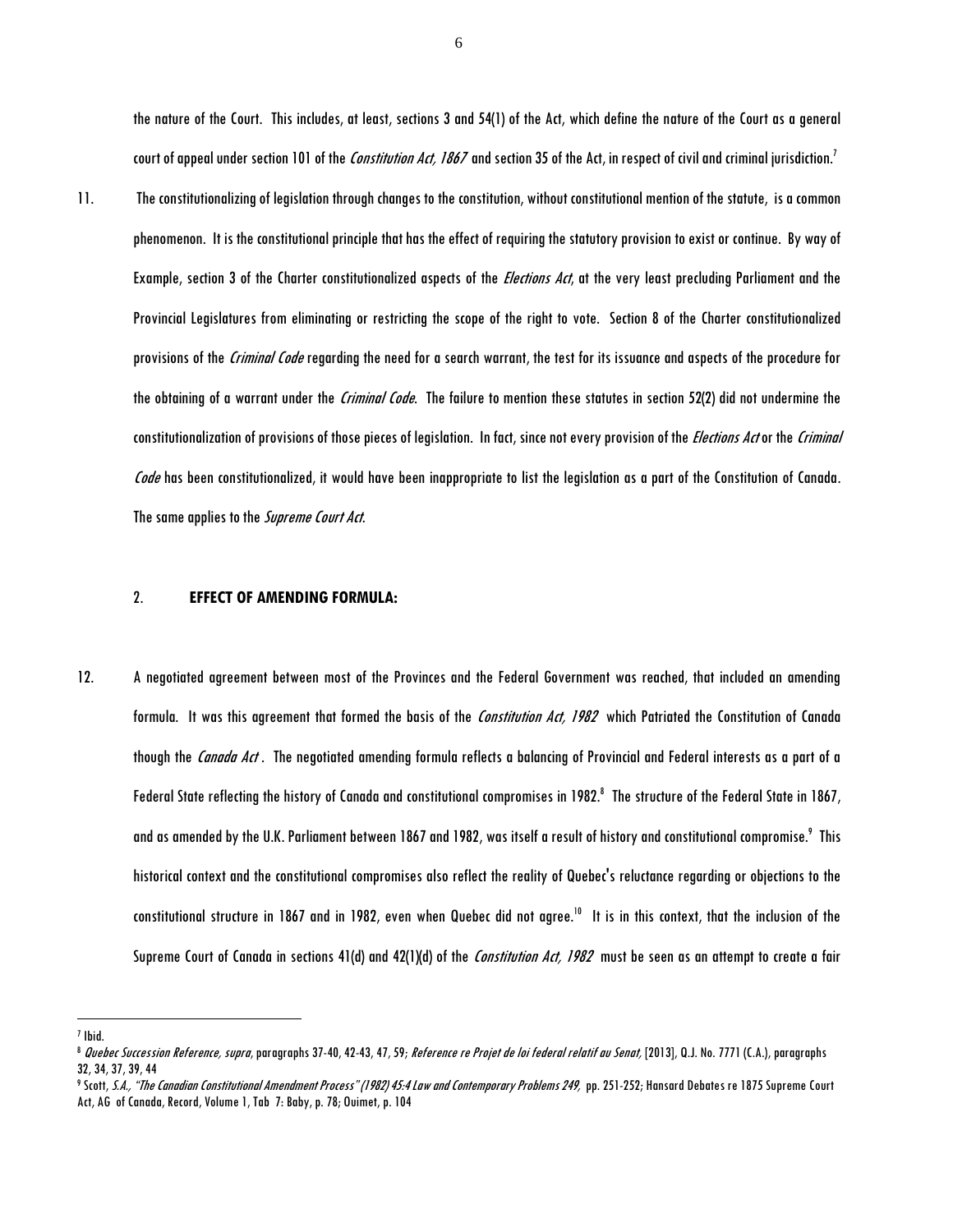amending formula with real constitutional impact that provided different levels or Provincial protection depending on the nature and extent of legitimate Provincial interests as a part of a federal state. This is consistent with the directives regarding other Federalism oriented institutions, such as the Senate, as reflected in the 1980 decision of this Court regarding amendment based on federalism interests of the Provinces.<sup>11</sup> The amending formula cannot reasonably be seen to be an abdication of legitimate Provincial interests in the make-up of the Supreme Court of Canada to the mercies of the Federal Government. The interests of Quebec in representation on the Court cannot be subject to eradication at the hands of Parliament. Such a position would be a betrayal of Quebec interests that would justify the succession of Quebec. The position of the AG of Quebec and Professor Hogg, that the provisions of s. 41(d) and 42(1)(d) have no effect and allow Parliament to change anything and everything in the *Supreme Court* Act is patently absurd.

13. The fact that the *Supreme Court Act* is not listed in the Schedule referred to in section 52(2)(b) of the *Constitution Act, 1982* is irrelevant to whether the "composition" of the Supreme Court of Canada and matters "in relation to" ... the Supreme Court of Canada that existed in 1982 can be changed without constitutional amendment. Sections 41(d) and 42(1)(d) are parts of the Constitution Act, 1982 and therefore are a part of the Constitution of Canada pursuant to section 52(2)(a) of that Act, NOT the list under s. 52(2)(b). Section 52(2)(a) reads:

(2) The Constitution of Canada includes

( $a$ ) the *Canada Act 1982*, including this Act;

The terms of sections 41(d) and 42(1)(d), as a part of the constitutional amending formula, expressly preclude changes to the Constitution, which is defined by the terms of those provisions. Since the definition of the Constitution is not exhaustive and since the amending formula precludes amendment to aspects of the Supreme Court of Canada, those aspects are constitutionally protected, until and unless amended in accordance with the formula, regardless of whether the Supreme Court of Canada was constitutionally mandated before 1982. Since sections 41(d) and 42(1)(d) are part of the Constitution of Canada under s. 52(2)(a), any law that is inconsistent with the these aspects of the amending formula are of no force and effect under s. 52(1) of the *Constitution* 

<sup>&</sup>lt;sup>10</sup> Patriation Reference, [1981] 1 S.C.R. 753, AG of Canada's Book of Authorities, Tab 58; Quebec Succession Reference, supra; Hansard debate re 1875 Supreme court Bill, AG of Canada's Record, Vol. 1, Tab 7, Taschereau, pp.37-39

<sup>&</sup>lt;sup>11</sup> Senate Reference, [1980] 1 S.C.R. 54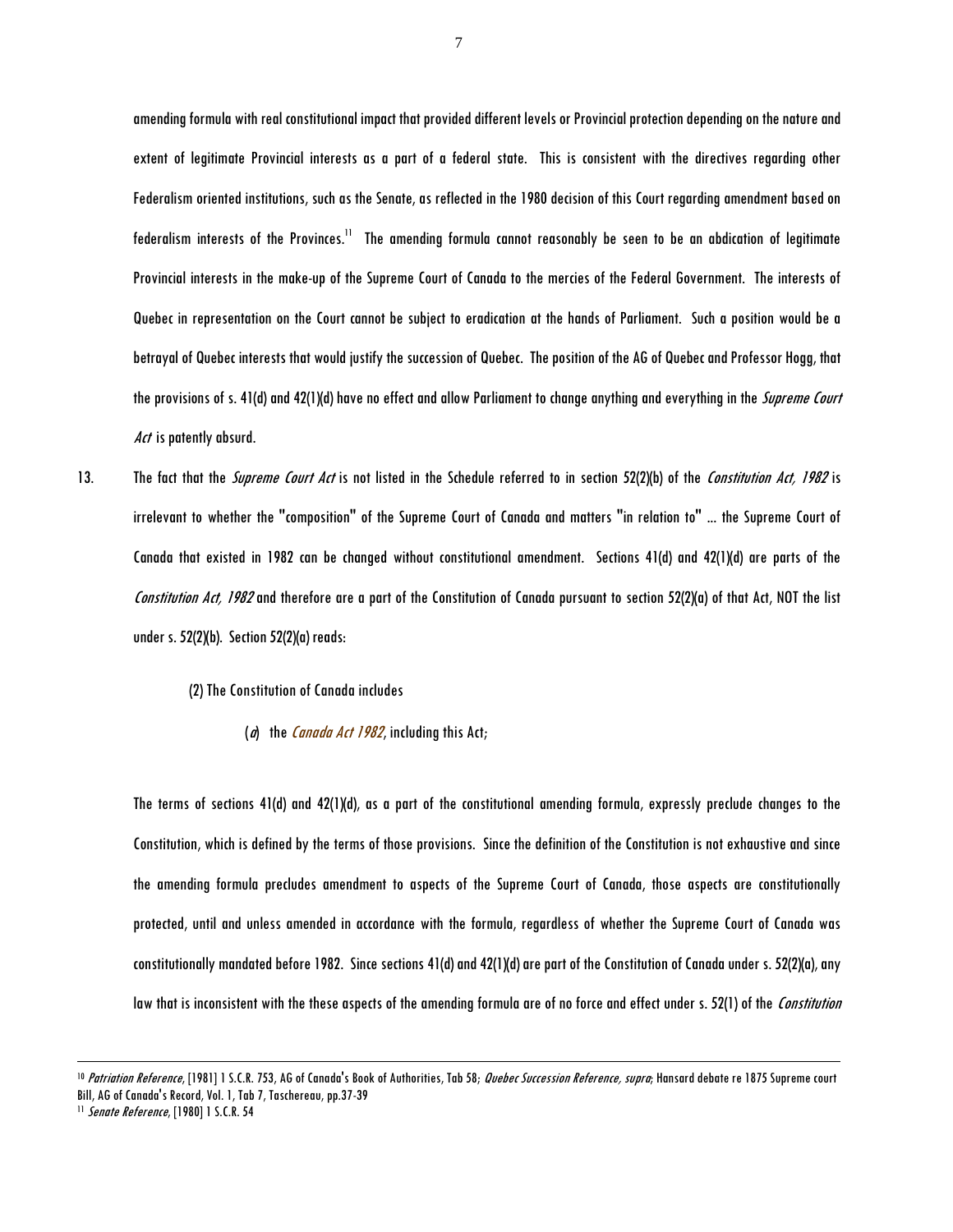Act, 1982. If the so-called declaratory provisions state the proper meaning of ss. 5 and 6 of the Supreme Court Act, they were unnecessary. If they dictate a different meaning than would otherwise flow from ss. 5 and 6, the declaratory provisions are unconstitutional and are of no force and effect, not because they contravene the *Supreme Court Act*, but because they contravene sections 41(d) or 42(1)(d) of the *Constitution Act, 1982*. Had Parliament tried this prior to 1982, subject to Federalism arguments, this would have been a lawful amendment to the Act. $^{12}$ 

- 14. Whether ones calls this constitutional situation the constitutionalization of portions of the *Supreme Court Act*, the constitutionalization of the Supreme Court or the constitutionalization of the meaning or content of the effective state of the law with respect to the Supreme Court of Canada as of 1982, the effect is the same. The point is that the amending formula precludes any changes to the "composition" or matters "in relation to" the Supreme Court of Canada as of 1982. In most cases that means that provisions of the *Supreme Court Act* that deal with composition or other important aspects of the Court are fixed as of 1982. It is clear that ss. 5 and 6 of the Actfall within "composition". However, even if they did not, they are important provisions that would be covered by s.  $42(1)(d)$ .
- 15. In light of the fact that no express provision of the Constitution of Canada mentions the Supreme Court of Canada, other than s. 41(d) and 42(1)(d) of the *Constitution Act,1982*, according to the AG of Canada, these provisions mean nothing.<sup>13</sup> This is absurd. The Provinces and Federal Government would not have expended great time, effort and money negotiating an amending formula that had no effect. The Provinces certainly would not give up their Federalism interests so recently (at the time) affirmed in the context of Federal institutions in the 1980 *Senate Reference* to allow complete federal control of the Supreme Court of Canada. The interpretation by Professor Hogg and the AG of Canada that these provisions would apply to future amendments makes no sense either. Why would the Federal Government ever agree to create a constitutional amendment in relation to the Supreme Court now, when it supposedly has unfettered absolute authority? The Amending Provisions would only preclude the Provinces from amending the nature of the Court, since the Federal Government would have no reason to give up their unfettered power. This situation gives rise the following absurd, but possible, results:
	- The amending Section 101 of the Constitution Act, 1867 does not provide for the composition of the Court and therefore, according to the AG of Canada, the composition could be changed by a unilateral Act of Parliament. Parliament could

 $\overline{a}$ 

8

<sup>&</sup>lt;sup>12</sup> S.A. Scott, "The Canadian Constitutional Amendment Process" (1982) 45:4 Law and Contemporary Problems 249, pp. 256-257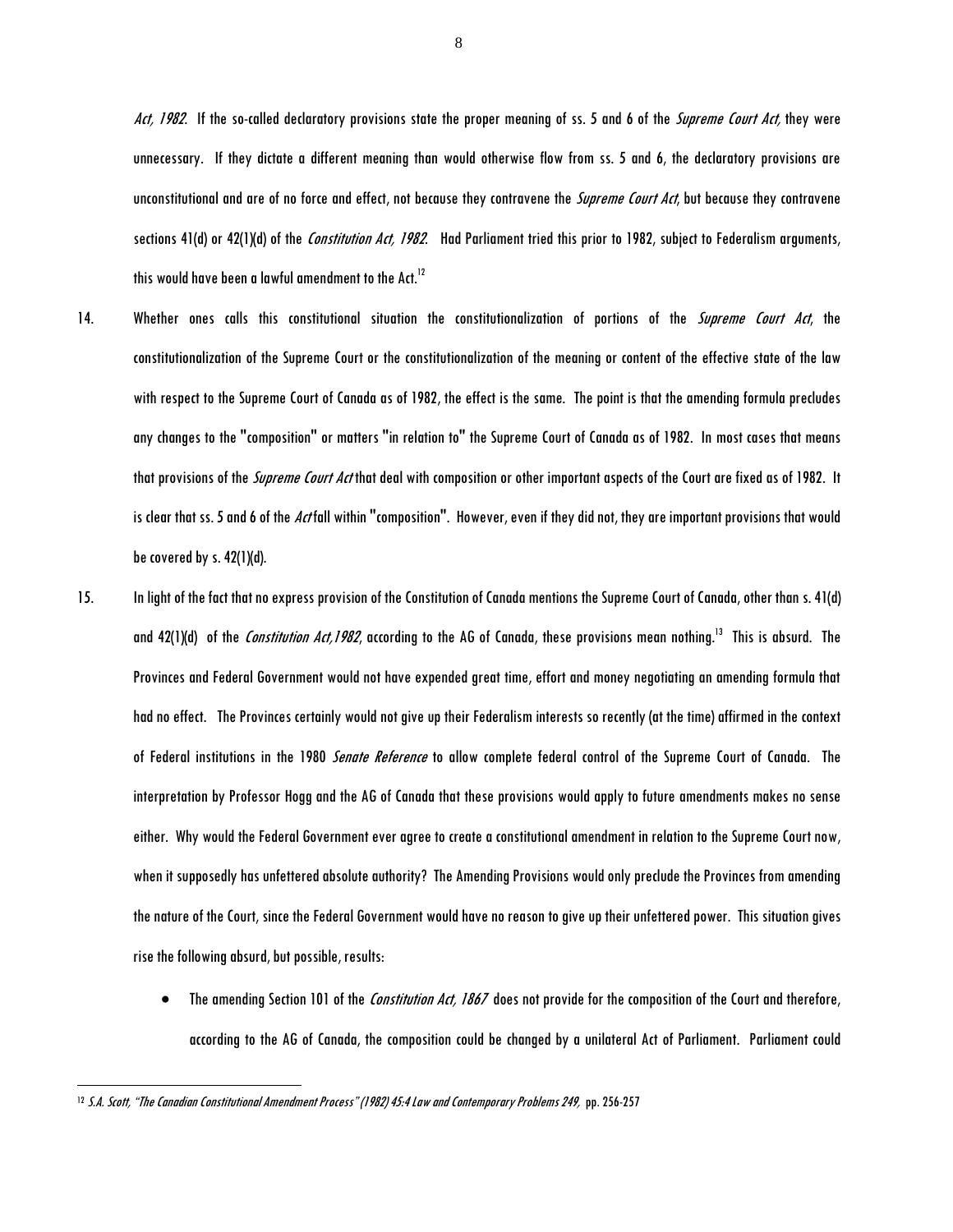change the law to allow for non-lawyers to be appointed, only card-carrying Conservative Party members or only Federal Court judges. From the comments of the AG of Canada in Parliamentary Committee discussions regarding the so-called declaratory provisions, suggest that the last option is possible. <sup>14</sup> This is clearly contrary to the purpose of s. 41(d) of the Constitution Act, 1982, which had been agreed to by most Provinces and which requires unanimity to change the composition of the Court;

- According to the AG of Canada, the Supreme Court of Canada could be eliminated under Section 101 of the *Constitution* Act, 1867. <sup>15</sup> This is clearly contrary to the purpose of ss. 41(d) and 42(1)(d) of the *Constitution Act, 1982* which had been agreed to by most Provinces and which require constitutional amendment in relation to the Court (disbanding the Court constitutes a change to the composition of the Court from nine judges to zero);
- 16. The fact that it is difficult to know in the abstract what constitutes "matters in relation to... the Supreme Court" under s. 42(1)(d) of the Constitution Act, 1982 does not negate the constitutionalization of the Court. The Court will have to deal with the meaning of that phrase when the case demands it. However, that is the nature of the role of the Court to interpret constitutional provisions. The difficulty to know, in the abstract, what a phrase means, does not mean that the section is not constitutional or effective. In any case, it is clear that "composition" means the terms or conditions that determine who can be on a group,<sup>16</sup> court<sup>17</sup>, panel of a court, <sup>18</sup> jury<sup>19</sup> or tribunal<sup>20</sup>. This necessarily includes ss. 5 and 6 of the *Supreme Court Act*. Accordingly, these provisions or their content are constitutionally entrenched.
- 17. The Meech Lake Accord reflects the fact that the Executives of every Province in Canada and nine of the eleven legislatures recognized that a Constitutional amendment was required to allow Federal Court judges to be appointed as Quebec judges of the

<sup>&</sup>lt;sup>13</sup> Cheffins, supra, at pp. 53-54; Galati's Book of Authorities, at Tab 5; Lederman, *supra*, AG of Canada' Authorities, Tab 78, at p.54

<sup>14</sup> See Galati Factum, paragraph 59

<sup>15</sup> S. Shetreet and J. Deschênes, Judicial Independence: The Contemporary Debate, (Dordrecht: Martinus Nijhoff Publishers, 1985), p. 61; Newman, W.J. Newman," The Constitutional Status of The Supreme Court of Canada" (2009) 47 Supreme Court Law Review (2d) 429 at 441, citing and disagreeing with Hogg; Hogg, Constitutional Law of Canada, 5th Ed, AG of Canada's Book of Authorities, Tab 70, at p. 154; P. Daly, "Submissions to Senate Standing Committee on Legal and Constitutional Affairs re Modifications to the Supreme Court Act", pp. 24-25

<sup>&</sup>lt;sup>16</sup> Minde v. Emineskin Cree Nation, [2008] F.C.J.. No. 203 (C.A.), at paragraphs 32, 35 and 38; Walia Properties Ltd. v. York Condominiums, [2008] O.J. No. 2283 (C.A.); Ashfield-Colbourne Wawanash v. Central Huron, [2012] O.J. No. 745 (C.A.), at paragraphs 13 and 15

<sup>&</sup>lt;sup>17</sup> Winsor Homes Ltd. v. St. John's, [1977] NJ. No. 45 (C.A.); R. v. MacKay, [1980] 2 S.C.R. 370; Bissett v. Canada, [1995] F.C.J. No. 1339 (T.D.)

<sup>&</sup>lt;sup>18</sup> R. v. Chung,[1999] A.J. No. 248 (C.A.), leave refused; Coomaraswamy v. Canada, [2002] F.C.J. No. 395 (C.A.); Gagne v. Authoritie des Marches Financials, [2008] J.Q. No. 7830, paragraphs 46-49

<sup>&</sup>lt;sup>19</sup> R. v. Neeb, [1996] O.J. No. 3787 (C.A.), at paragraph 34; R. v. Lamirande, [2002] M.J. No. 133 (C.A.)

<sup>&</sup>lt;sup>20</sup> Taylor v. Canada, [20001] F.C.J. No. 1732 (T.D.), at paragraph 26; Moreau-Berube v. New Brunswick, [2002] 1 S.C.R. 249, at paragraph 50; Gedge v. Hearing Aid Practicioners Board, [2011] N.J. No. 238 (C.A.)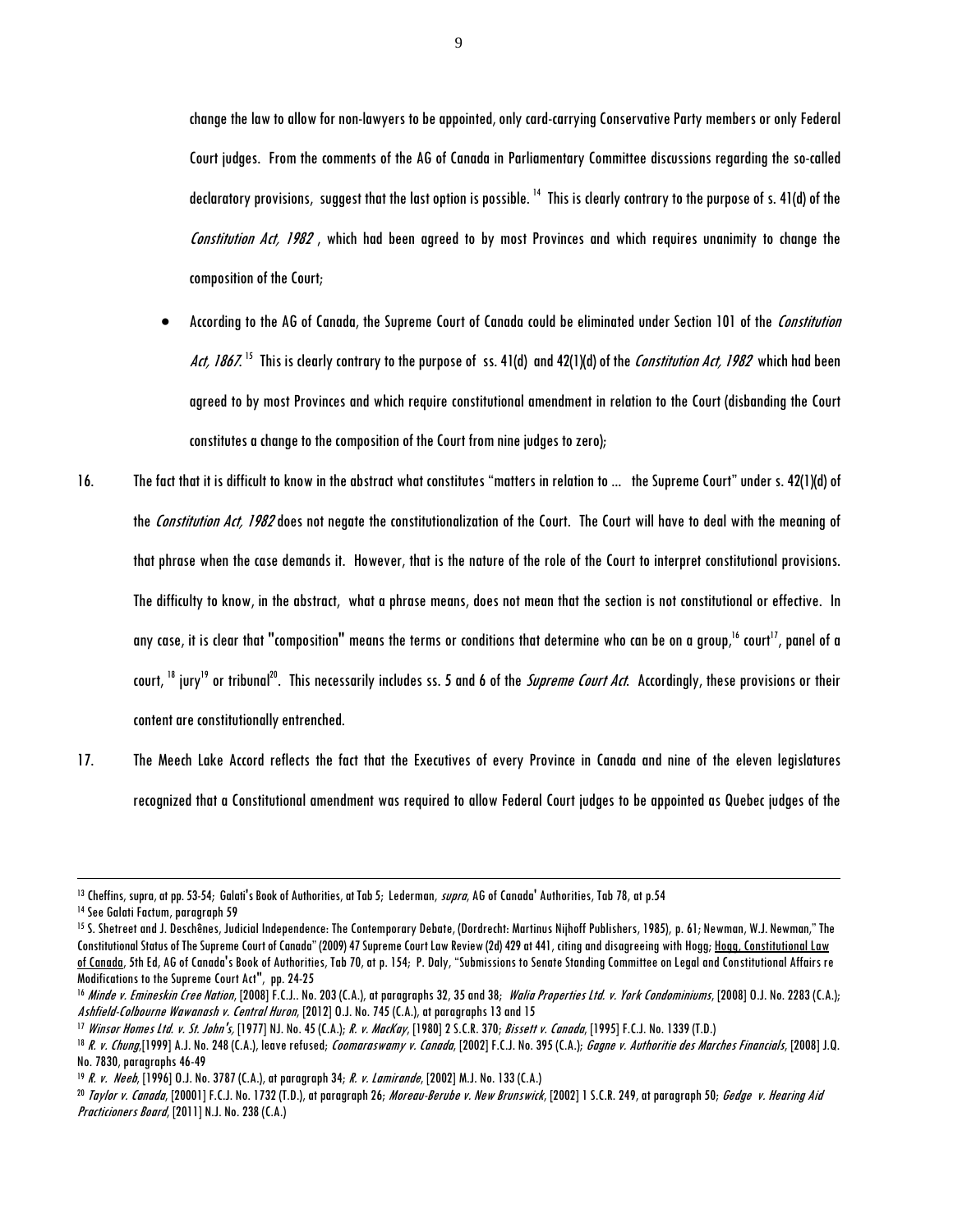Supreme Court of Canada. $^{21}$  Moreover, the failure to amend the constitution suggests that proposed amendment is not the law. $^{22}$  In other words, the failure to pass an amendment to allow Federal Court judges to be appointed as Quebec judges suggests that they cannot be so appointed.

18. The logic and consensus of most constitutional scholars support the proposition that the Amending formula of the Constitution Act,

1982 had the effect of constitutionalizing aspects of the Supreme Court of Canada, at least including the requirements regarding the

appointment of Quebec judges under s. 6 of *the Supreme Court Act*, as of 1982. The CRC agrees with and adopts the submissions of

Galati on this issue, wherein he quotes from and explains the positions of Professors Cheffins, Scott, Shetreet, Gall, Monahan and

Daly and Messrs. Newman, Funston and Meehan.<sup>23</sup> In addition, Professor Lederman supports this position. His logic accords with the

analysis above and most of the academics and writers cited by Galati. He says:

In the second place, **it may be said that the new amending procedures of 1982 have in effect "constitutionalized, the Supreme Court of Canada** itself. Originally, the Court was established in 1875 by an ordinary statute of the Parliament of Canada, as authorized by section 10 I of the old *British North America Act* of 1867 which reads as follows :

The Parliament of Canada may, notwithstanding anything in this Act, from time to time provide for the Constitution, Maintenance and Organization of a General Court of Appeal for Canada, and for the Establishment of any additional courts for the better Administration of the Laws of Canada.

Thus, changes affecting the Court could be implemented by simple amendments of the Supreme Court Act, and, until April 17, 1982, that was indeed the way this was done from time to time over the years. **On the latter date, however, the Supreme Court of Canada was named in the new special amending procedures as**  subject to them. Under Section 4l(d) of the *Constitution Act, 1982*, it is provided that any changes to " the composition of the Supreme Court of Canada, require the consent of the Parliament of Canada and the consents of all the legislatures of the ten provinces. Under sections 38(1) and 42(I)(d) of the Constitution Act, 1982, any other basic changes respecting" the Supreme Court of Canada, require the consent of the Parliament of Canada and the consents of seven out of the ten legislatures of the provinces, provided the consenting seven have at least 50% of the population of all the provinces.

**In other words, on April 17, 1982, certain essential elements of the Supreme Court Act of the Parliament of Canada were removed from the ordinary statutory process in that Parliament and were raised to superior constitutional status as indicated. To the extent that it is inconsistent with this result, the original section 10 I of the B.N.A. Act of 1867 must be taken to have been rendered** 

<sup>&</sup>lt;sup>21</sup> The CRC agrees with and adopts the Submissions of Galati on this issue contained in his factum in paragraphs 22-28; see also Daly, supra, at pp. 6-7

<sup>&</sup>lt;sup>22</sup> Daly, supra, p. 12; see also Canada (Canadian Human Rights Commission) v. Canada (Attorney General),[2011] 3 S.C.R. 471,AG of Canada's Book of Authorities, Tab 38, p. 270, paragraph 44

<sup>&</sup>lt;sup>23</sup> Galati factum, in paragraphs  $\,$  12-21; see also Galati's Book of Authorities: *G. Gall, The Canadian Legal System, 9t<sup>h</sup> ed (Toronto: Carswell, 2004) (Tab 11; P.J. Monahan,* Constitutional Law, 3d ed (Toronto: Irwin Law, 2006) (Tab 12; B.W. Funston, E. Meehan, Q.C., Canada's Constitutional Law in a Nutshell, 4th ed (Toronto: Carswell, 2013) at p. 37(Tab 14);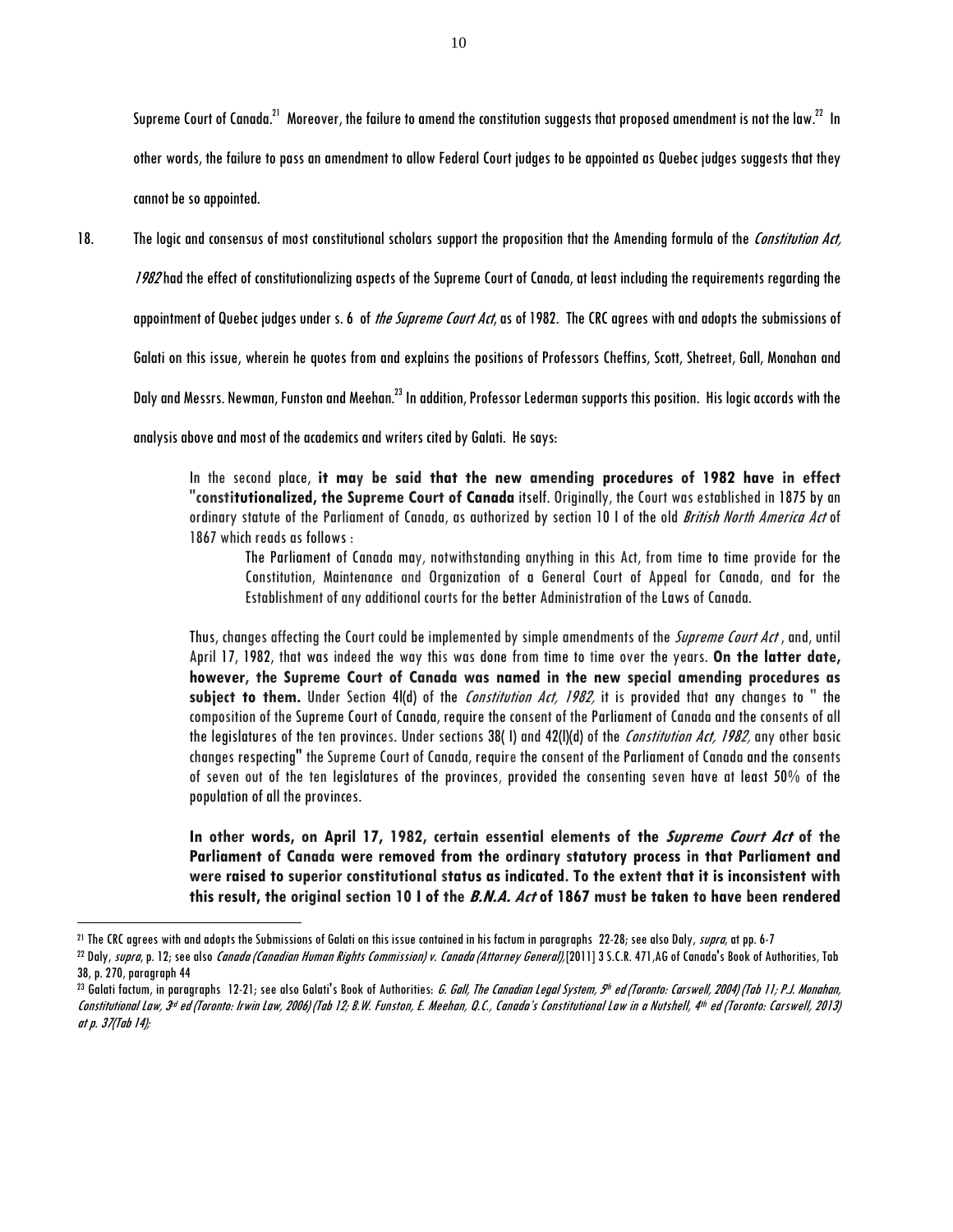**inoperative on April 17, 1982, by necessary implication. All the provisions of the Supreme Court Act as they stood on that date continue, but certain sections of it that are basic now rest upon the superior constitutional foundation afforded by the new and special amending processes in the Constitution Act. 1982.**

To be more precise, what are the detailed implications of sections 4|(d) and 42(1)(d) of the Constitution Act, 1982? To an important degree they are clearly inconsistent with the first part of section 10l of 1867 which deals with "General Court of Appeal for Canada ... **Section 52(2)(a) of the Constitution Act, 1982 puts sections 4l(d) and 42(l)(d) in force from April 17, 1982, because they are part of "this Act** ... But also, section 52(2)(b) of the Constitution Act, 1982 declares that section 101 of 1867 continues in force, with 1867 as its date of origin, because it is included in Item 1 of the Schedule to the *Constitution Act, 1982*. Thus we end up with specially entrenched constitutional provisions of different dates of origin that are to an important degree simply inconsistent with one another. There is no way restrictive definitions of key words can be used to eliminate the conflict altogether. **To the extent of the inconsistency, the respective constitutional provisions of the two different dates cannot live and operate together. In these circumstances, the governing rule of interpretation to solve the issue is that, to the extent of the inconsistency, the later provisions (those of 1982) override and render inoperative the earlier provision (that of 1867).**

In detail, I submit that the results of applying this rule of interpretation are as follows:

**(a) The references in sections 41(d) and 42(1)(d) to« the Supreme Court of Canada .. are necessarily references to essential sections of the Supreme Court Act of the Parliament of Canada as it stood on April l7, 1982.**

(b) The override rule of interpretation just given means that **we must now characterize each of the one hundred and two sections of the Supreme Court Act as falling into one of three categories**.

(I) Those sections that have to do with the **basic composition** of the Supreme Court of Canada.

### **Examples**are:

Section 4. The Supreme Court shall consist of a chief justice to be called the Chief Justice of Canada, and eight puisne judges, who shall be appointed by the Governor in Council by letters patent under the Great Seal.

# **Section 6. At least three of the judges shall be appointed from among the judges of the Court of Appeal, or of the Superior Court, or the barristers or advocates of the Province of Quebec.**

Section 9. (I) Subject to subsection (2), the judges hold office during good behaviour, but are removable by the Governor General on address of the Senate and House of Commons. the age of seventy-five years.

(2) Those sections that have to do with **basic elements of the Court other than composition**.

### **Examples** are:

Section 3. The court of common law and equity in and for Canada now existing under the name of the Supreme Court of Canada is hereby continued under that name as a general court of appeal for Canada ...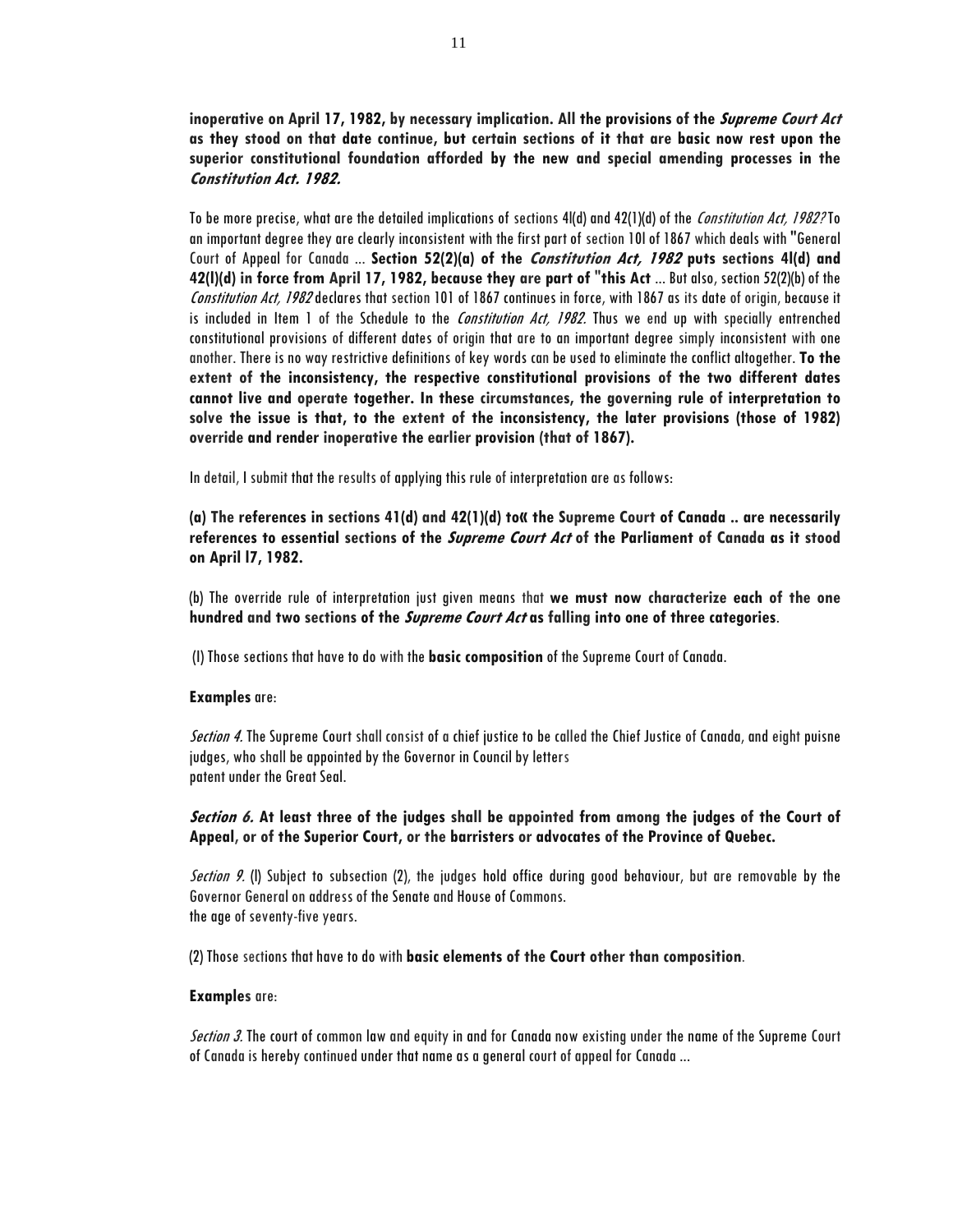Section 35. The Supreme Court shall have, hold and exercise, an appellate civil and criminal jurisdiction within and throughout Canada.

Section 54(1) The Supreme Court shall have, hold and exercise exclusive ultimate appellate civil and criminal jurisdiction within and for Canada; and the judgment of the Court is, in all cases, final and conclusive.

(3) Those sections which are **secondary or incidental provisions of the Supreme Court Act,** having to do with detailed administration or operation of the Court, given that its essential elements have been settled by the sections falling within categories (1) and (2) above. Most of the one hundred and two sections of the *Supreme Court* Act would fall within this residual category, according to my reasoning.

Examples are:

Section 8. The judges shall reside in the National Capital Region described in the schedule to the *National Capital Act* or within 40 kilometres thereof.

Section 103. (This section provides that the judges of the Supreme Court, or any five of them, may make general rules and orders regulating procedures, whereby the functions of the Court may be carried out. The full text of the section should be consulted.)

**The residual category arises because I am reading section 42(1)(d) of the Constitution Act, 1982 in a restrained way. It says that the special amending process it calls for applies, "subject to paragraph 4l(d) , to" the Supreme Court of Canada"· I am construing this to mean that the special amending process for section 42(l)(d) applies to" basic elements of the Supreme Court of Canada other than composition of the Court"·** It does not make sense to consider that all one hundred and two sections of the present *Supreme Court Act* of the Parliament of Canada are now specially entrenched by the joint operation of sections 41(d) and 42(I)(d) of the *Constitution Act, 1982*. Moreover, this reading down of section 42(I)(d), if that is what it is has the effect of reducing the extent of the inconsistency between section 101 of 1867 and section 42(l)(d) of 1982. It leaves an important area of jurisdiction still operative for the Parliament of Canada as a matter of ordinary statute by virtue of section 101 of the *Constitution Act, 1867*. But sections 4I(d) and 42(I)(d) of the Constitution Act. 1982 do have their intended effect. **They guarantee the continued existence of the Supreme Court by special entrenchment of its basic elements as those elements are manifested in some of the sections of the Supreme Court Act of the Parliament of Canada as it stood on April 17, 1982.**

[emphasis added]

# B. **STATUTORY AND CONSTITUTION INTERPRETATION PRINCIPLES**

19. A constitutional provision must be interpreted in a purposive manner. A legislative provision must be interpreted in accordance with the intent of the legislature. In both cases, it is a question of the words and means to determine the purpose of the provision. The primary difference is that the subject to the constitution, the legislature can always amend the statute, whereas, in light of the difficulty in amending constitutional provisions, they must be interpreted having regard to the long term and the concept of the living tree of the constitution. In both cases, conflicting constitutional provisions or principles may limit the scope or meaning of the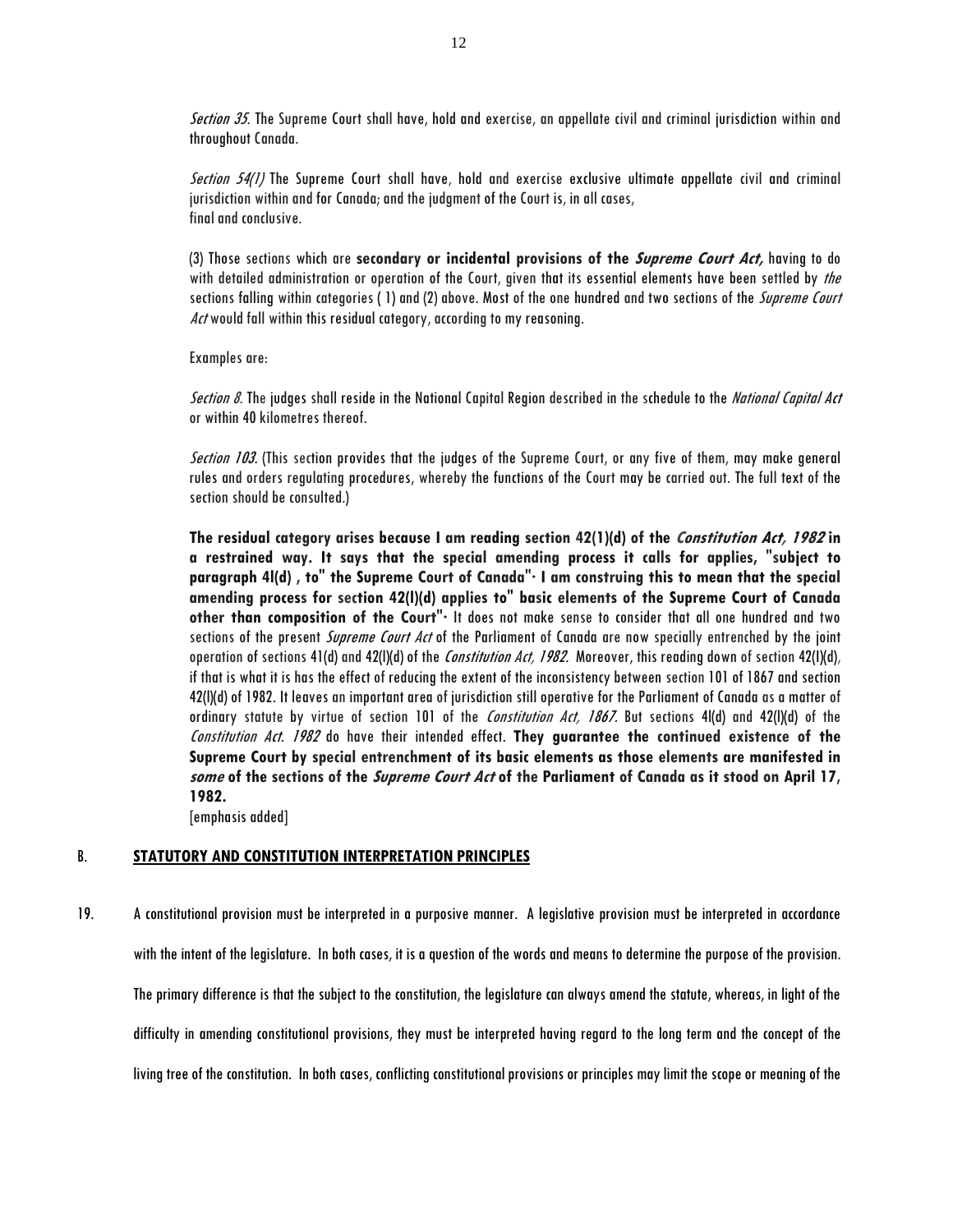provision in question. Accordingly, it is proposed that the wording of ss. 5 and 6 be examined; the techniques of determining purpose applied and then related constitutional principles be considered.

#### **1. DISJUNCTIVE WORDING**

- 20. Sections 5 and 6 both deal with the appointment of judges to the Supreme Court of Canada. Section 5 provides the general rules for the composition of the Court. Section 6 imposes additional requirements for the three Quebec judges. In both cases, categories of judges or lawyers are eligible for appointment. In both cases, though the operation of s. 5 and/or the Judges Act, a barrister or advocate must have been called to the bar and/or must have been practicing for at least 10 years. This is the requirement for the appointment of any federally appointed judge. Under section 5, leaving aside the issue of tense or timing, if it is a the judge being appointed, it must be a judge of the Provincial Superior Court (s. 96 judge). In light of the fact that all Provincial Court of Appeal judges are cross-appointed as Superior Court judges, this includes all judges of the Provincial Courts of Appeal. Under section 6, the three Quebec judges must also be Superior Court judges of Quebec (Court of Appeal or Superior Court). The question is whether, when the section specifies certain types of judges (Provincial Superior Court s. 96 judges), can another type of judge be appointed on the basis that s/he used to be a lawyer for 10 years. Since, all judges must have been lawyers for 10 years, the specification of Provincial Superior Court judge is rendered meaningless if other kinds of judges can be appointed on the basis that they used to be lawyers. If that was intended, there was no reason to specify certain types of judges. All that need have been said in s. 5 was a lawyer of 10 years or more. All that need to have been said in s. 6 is a Quebec lawyer of 10 years or more. Since the legislation uses the word "or", and the provision for judges would otherwise be unnecessary, this suggests that the sections must be interpreted disjunctively. In other words, either the person is being appointed is a judge (Superior Court) or the person is a lawyer (not a judge who used to be a lawyer).
- 21. In addition to the statutory interpretation principles discussed above, the unwritten constitutional principal of Federalism<sup>24</sup>, the nature of section 96 judges as unifying forces in Federalism (because of the jurisdiction over Federal and Provincial matters (unlike

<sup>24</sup> Quebec Succession Reference, supra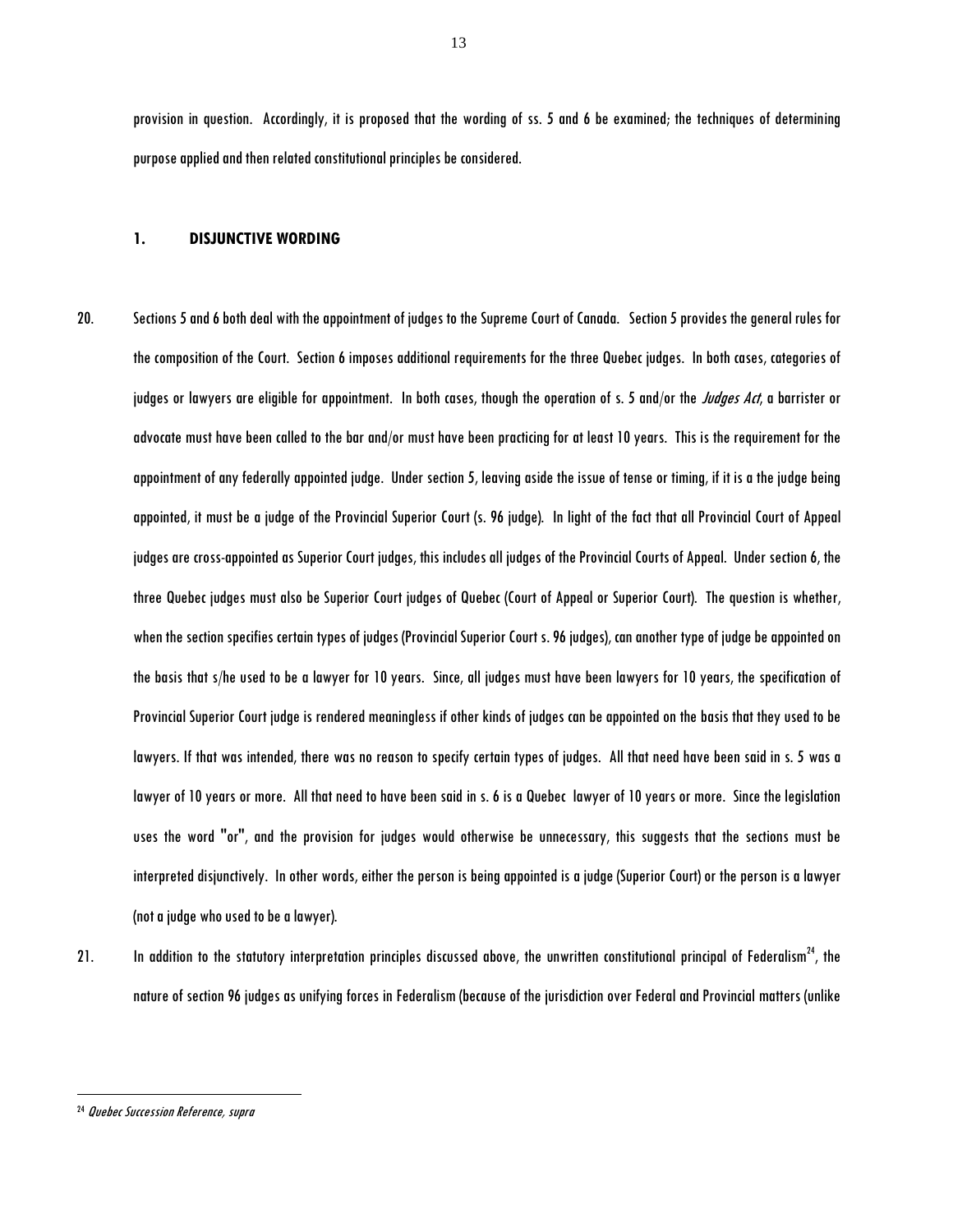the US Federal judges)) $^{25}$  justifies an interpretation that allows the appointment of judges who are Provincial Superior Court judges. The unifying force does not arise to the same extent from a Federal Court judge. The appointment of other types of judges undermines the plain wording of the sections. This is also supported by section 30(2) of the Supreme Court Act.

### **2. TENSE AND TIMING: SS. 5 AND 6**

### **(a) Section 5**

- 22. The disjunctive reading of both sections precludes the use of past membership of a bar as a means of appointing a sitting judge. Accordingly, the disjunctive interpretation of the sections dictates a present tense interpretation of lawyer.
- 23. This fits the wording of the sections. There may be some debate about the English meaning of "is or has been" in section 5. The AG of Canada says that "has been" is clearly past tense. Galati says that "has been" is a continuous present tense. The AG of Canada says that in the English version, "is or has been" modifies both judges and lawyers. This is a possible reading, but not the only reading of the section since the words precede judges but are separated from the discussion of lawyers . The disjunctive issue suggests that the appointment of a lawyer only applies to a person practicing as a lawyer at the time of appointment. In light of the legitimate debate about the meaning of "has been", the ambiguity regarding whether "is of has been" modifies judges or judges and lawyers and the disjunctive issue, it is submitted that the English version is ambiguous.
- 24. The French version is not ambiguous. It says "parmi", which means "among". It is the same word that applies to both judges and advocates in s. 6. In the French version of s. 5, it is clear that the tense in respect of judges is different from the tense in respect of lawyers (judges: "ete ou a ete" vs. lawyers: "parmi"<sup>26</sup>. The use of the French word "pendant" does not modify when they are lawyers but modifies when they were called to the bar "inscrits pendant ". In other words, one was called to bar in the past, but one may or may not be a lawyer at the time of appointment. The use of "parmi" suggests that the lawyer must be among the members of the practicing bar at the time of appointment. This also fits the disjunctive issue.
- 25. However, this issue does not **have** to be decided in this application. It certainly can be decided. If a Federal Court judge cannot be appointed to the Supreme Court of Canada at all, then s/he cannot be appointed as a Quebec judge either.

 $^{25}$  MacMillan-Bloedel Ltd. v. Simpson, [1995] S.C.J. No. 101, at paragraphs, 15, 32, 36, 37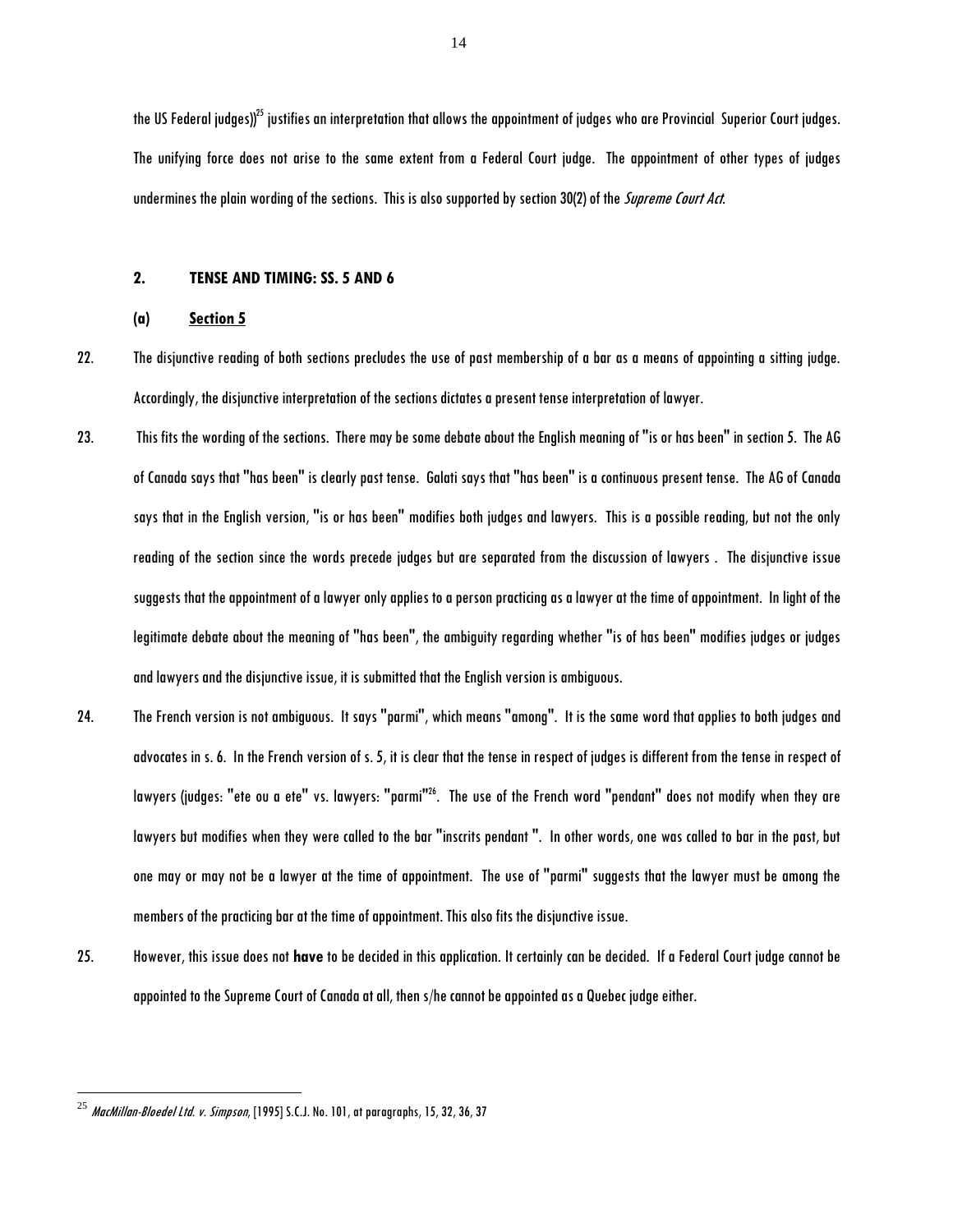### **(b) Section 6**

- 26. Regardless of how section 5 is interpreted, it is clear that a Federal Court judge who used to be called to the bar in Quebec cannot be appointed as a Quebec judge for the following reasons:
	- (a) The disjunctive nature of section 6 (judge or advocate) (supra);
	- (b) the use of "among" which means present tense;
	- (c) the different wording of s. 6 vs. s. 5
	- (d) the implication of s. 30(2);
	- (e) the purpose of s. 6 (Civil Code or Quebec interests) relating to current circumstances;
	- (f) the invalidity of the AG of Canada's arguments;
	- (g) The implications of the Meech Lake accord which failed to allow the appointment of Federal Court judges as Quebec judges (supra)
	- (h) The impact of the unwritten constitutional principles of Federalism, Constitutionalism and the Rule of Law.
- 27. The AG of Canada says that "among" has not been interpreted in the context of appointments and that it is neutral in respect of tense. The AG of Canada is wrong on both counts. "Among" means from the group at present. Even if the group is a group of persons who formerly had a particular status, i.e., a former judge, the person would have to be at the time of appointment one of the members of a pool of former judges (among). This is what the Federal Court of Appeal ruled in interpreting what tribunal was a court of competent jurisdiction under section 24 of the Charter in *Vincer.<sup>27</sup>* In that case, the question was whether the Board of Referees under the *Unemployment Insurance Act* ("UIA") was a court of competent jurisdiction under section 24 or whether it was the umpire. The Court concluded that it was the umpire, not the Board of Referees who was a court of competent jurisdiction. The provision regarding umpires under the UIA read:

92. (1) The Governor in Council may, **from among the judges of the Federal Court of Canada, appoint such number of umpires** as he considers necessary for the purposes of this Act and, subject to this Act, may

<sup>26</sup> As is conceded by the AG of Canada, the present Consolidated Version of the Act, which refers to ''actuels ou ancien'' was never passed by Parliament and is not the law.

<sup>27</sup> Canada v. Vincer, [1987] F.C.J. No. 1124 (C.A.)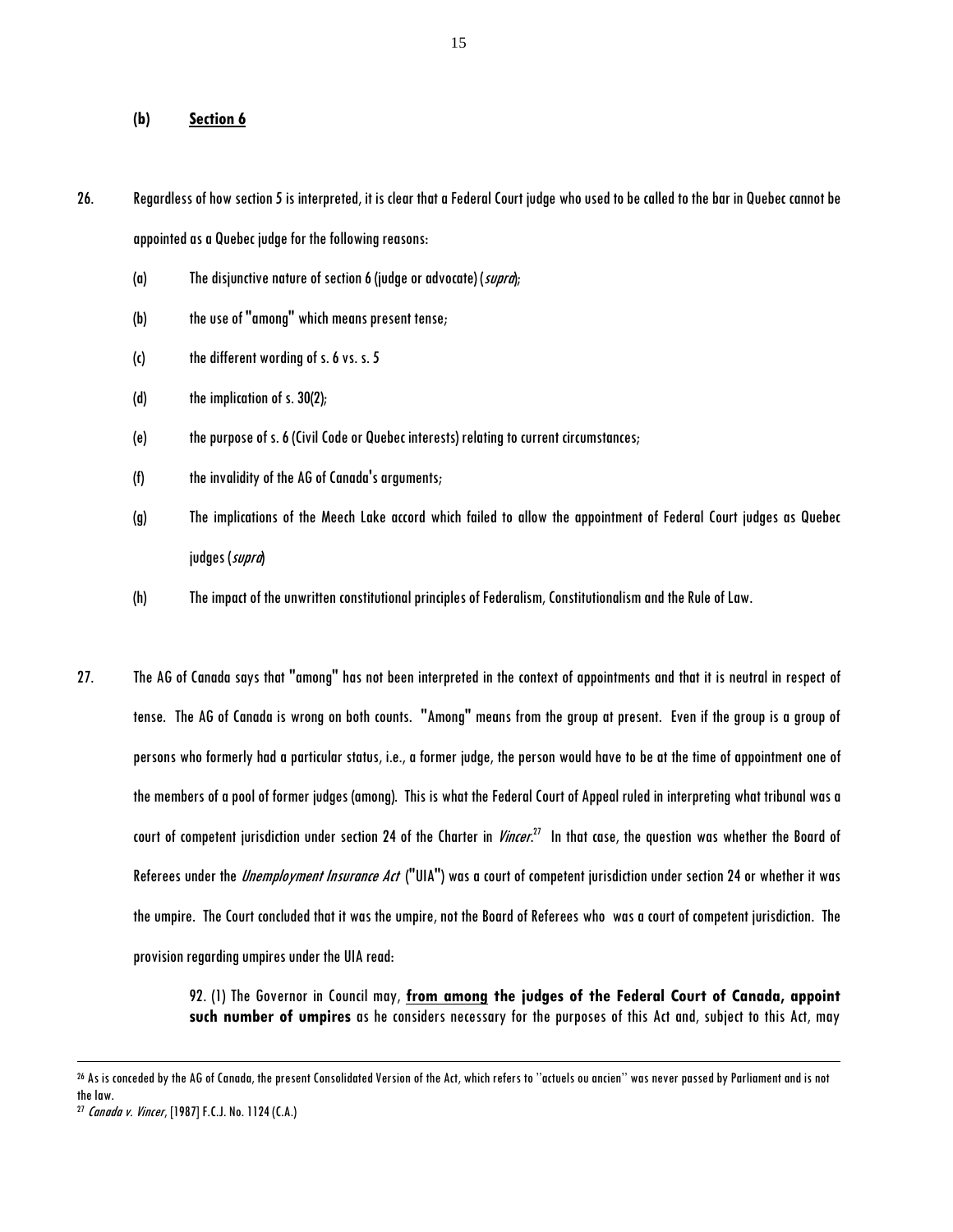prescribe their jurisdiction. [Unemployment Insurance Act, 1971, S.C. 1970-71-72, c. 48 (as am. by S.C. 1980-81-82- 83, c. 158, s. 55).]

(1.1) Subject to subsection (1.3), **any judge of a superior, county or district court in Canada and any person who has held office as a judge of a superior, county or district court in Canada may**, at the request of the chief umpire made with the approval of the Governor in Council, **act as an umpire**, and while so acting has all the powers of an umpire. [Unemployment Insurance Act, 1971, S.C. 1970-71-72, c. 48 (as am. by S.C. 1976-77, c. 54, s. 55).]

The Federal Court of Appeal interpreted "among" as "sitting" (paragraph 25). This Honourable Court came to a similar conclusion in

Tétreault-Gadoury in respect of jurisdiction of the Board of Referees vs. the Umpire under s. 52(1) of the Constitution Act, 1982.

Although the law with respect to section 52(1) of the Constitution Act, 1982 has changed, the interpretation of "among" as a sitting

Federal Court judge is still valid. $^{28}$  The Court said:

**19** At the opposite end of the spectrum is the umpire. **Section 92(1) of the Unemployment Insurance Act, 1971** (as am. by S.C. 1980-81-82-83, c. 158, s. 55), provides that **umpires are to be appointed from among the judges of the Federal Court.** The extensive legal training and experience required of a Federal Court judge ensures that the litigant will receive a capable determination of the constitutional issue. Such a determination would clearly not fall outside **the judge's normal area of expertise** and, since the umpire is already expected to hear appeals on all relevant questions of law, would not delay the proceedings to an unacceptable degree.

28. If section 5 allows the appointment of Federal Court judges to the Supreme Court of Canada, such a ruling would necessarily be premised on the interpretation that "is or has been" applies to lawyers as well as judges and that it means in the past or previously the person was a lawyer. If this is accepted, the wording in section 6 is clearly different. There is no reference to "is or has been" in section 6. There is only reference to "among" or "parmi", connoting present tense. If the use of "has been" is a past tense and the purpose was to have the same tense in s. 6, the same wording would have been used. The choice to use different words in the very next section, dealing with a sub-set of earlier section, connotes a deliberate choice to not allows the appointment of persons or judges who used to be lawyers to fulfil the Quebec judge requirement.

29. Section 30(1) of the Supreme Court Act, provides for the appointment of temporary, **ad hoc** judges where the Court sinks below guorum. It allows for the *ad hoc* sitting of s. 101 Judges. However, s. 30(2) precludes using Federal Court judges from sitting on Quebec appeals (not just civil law appeals): The section reads:

> (2) Unless two of the judges available fulfil the requirements of section 6, the *ad hoc* judge for the hearing of an appeal from a judgment rendered in the Province of Quebec shall be a judge of the Court of Appeal or a judge of the Superior Court of that Province designated in accordance with subsection (1).

<sup>&</sup>lt;sup>28</sup> Tétreault-Gadoury v. Canada (Employment and Immigration Commission), [1991] 2 S.C.R. 22, at para 19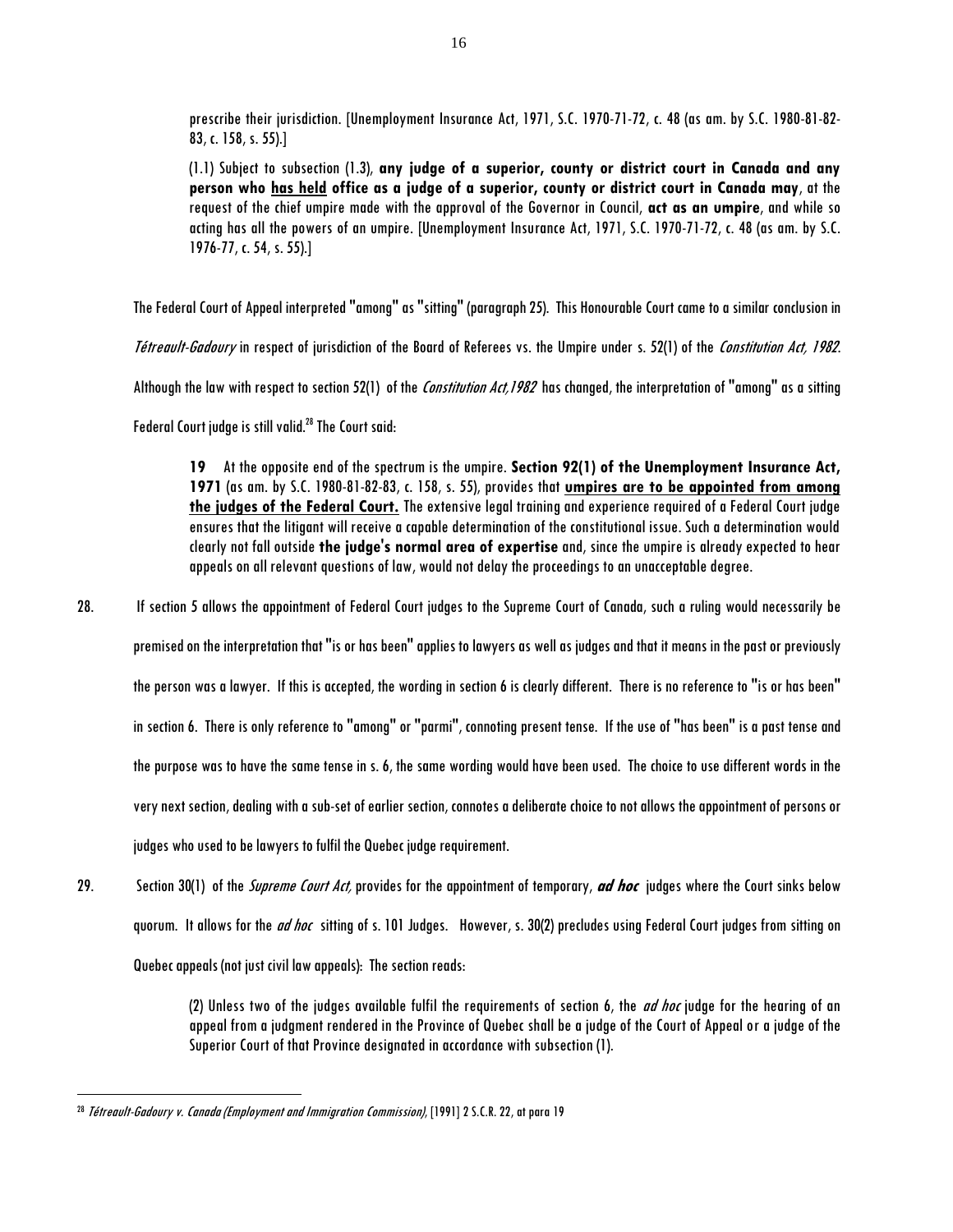This makes it clear that a Federal Court judge is not acceptable for Quebec cases and therefore not acceptable under s. 6 as a Quebec judge.<sup>29</sup>

30. The purpose of s. 6 of the Supreme Court Act is often assumed to be the need for familiarity with the Quebec Civil Code. That is one possible interpretation. There is much discussion of this topic in the Hansard debates in 1875 when the Supreme Court was first created. However, there are other references to a more general interest of Quebec.<sup>30</sup> There is nothing explicit in the appointment of an advocate from the Bareau du Quebec that guarantees such training or familiarity. A person could be practicing law but went to law school in another province and practices a type of law that requires no such familiarity (i.e., criminal law; administrative law; admiralty).<sup>31</sup> As set out above, section 30(2) does not specify an exclusion of Federal Court judges for Civil cases from Quebec but all cases from Quebec. This suggests that the real purpose is familiarity with the current legal culture and interests of Quebec.<sup>32</sup> The nature of the Quebec Civil Code is only one part of the legal culture. In either case, the association with and knowledge of the Quebec legal culture or system, to be effective, should be current.

31. The AG of Canada advances several additional arguments in support of their interpretation. None of these hold water:

(a) AG of Canada Factum: para 50: The AG of Canada argues that it is not good to narrow the pool of qualified candidates. However, while the purpose of s. 5 may include, implicitly, concerns about qualification, s. 6 is, by definition, a restriction of the pool to ensure that Quebec interests are protected. To the extent this Reference deals with s. 5 this may be a relevant consideration. However, in respect to s. 6 it misses the point;

(b) AG of Canada: para 51: The AG of Canada argues that there are a number of Appeals to the Supreme Court of Canada from the Federal Court of Appeal (on average 10 per year). It is suggested that this warrants representation by Federal Court judges on the Supreme Court of Canada. First, this is a practical concern and not a legal or constitutional concern. Second, since there have only been appointments of Federal Court judges in the last 30 years, it appears that the Court was able to cope without a Federal Court/Exchequer appointee for many decades. Third, if the appointment of Federal Court judges is permissible, there is no

<sup>29</sup> Daly, supra, pp. 7-8; Plaxton and Mathen, "Purposive Interpretation, Quebec and the Supreme Court Act", (2013) 22:3 Constitutional Forum Constitutionnel 15, Galati's Book of Authorities, at pp. 17-18

<sup>&</sup>lt;sup>30</sup> Hansard, 1875 Supreme Court Bill, *supra,* Tashereau, at p. 39; Ouimet, p. 104; Wright, at p. 128; Plaxton and Mathen, *supra*, 18, 20-22

<sup>31</sup> This was effectively conceded by AG of Canada, in their factum, paragraph 49

<sup>32</sup> Cyr, Hansard re "Declaratory" Bill, Justice Committee, November 21, 2013, pp. 24 and 27/32; Daly, supra at pp. 12, 14, 15; Plaxton and Mathen, supra, at pp. 18- 22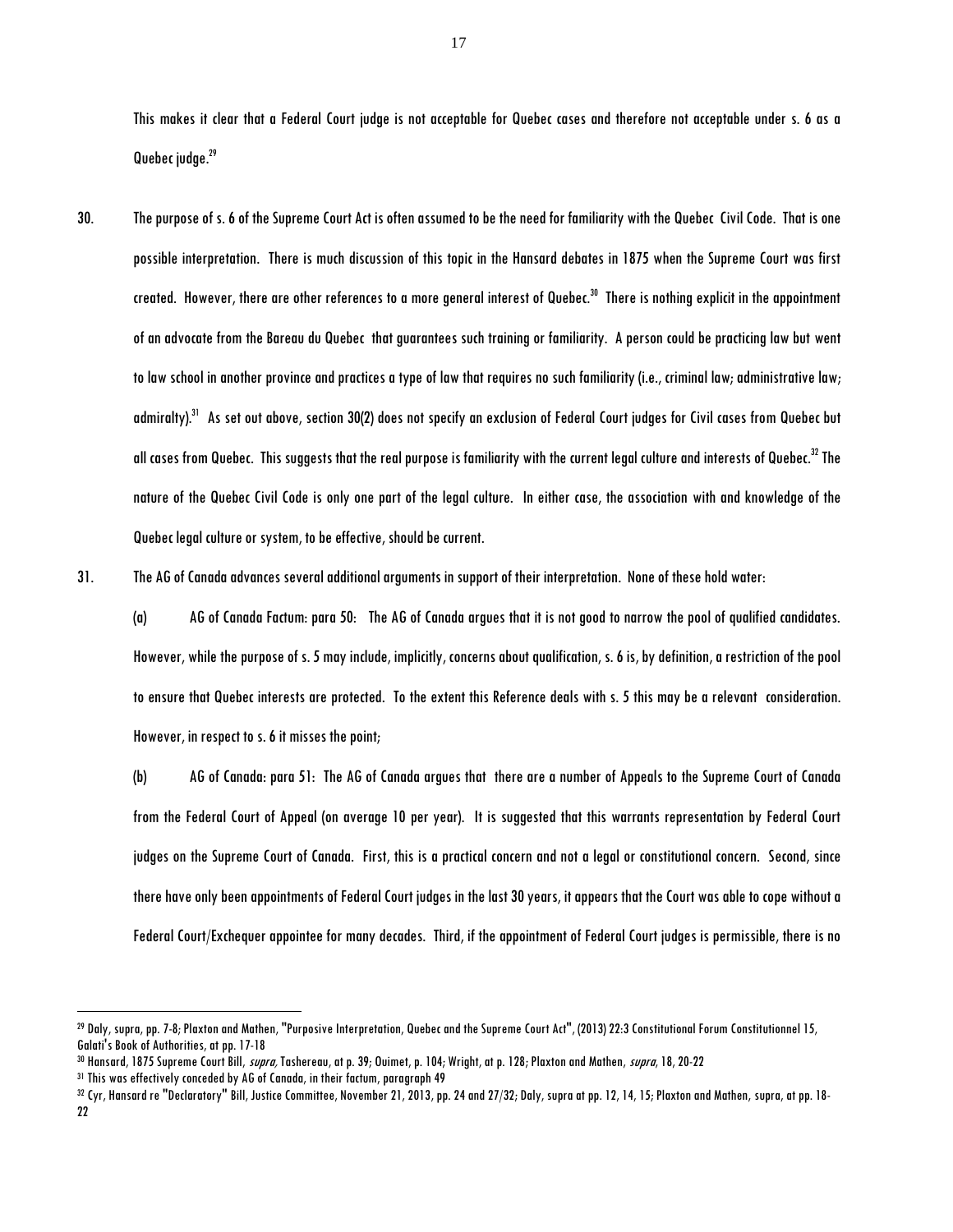reason such purported valuable expertise, if it is of real value, needs to come from a Quebec judge. In the past, it was never from a Quebec judge;

(c) AG of Canada: paras 52-55: The AG of Canada argues that section 30(2) was created for a historical reason that does not relate to the Quebec Civil Code. First, the CRC argues that the Quebec Civil Code is not the real focus, but familiarity with Quebec legal culture and interests, which include the Quebec Civil Code. In fact, section 30(2) does not deal with appeals from Quebec civil cases but any appeals from the Quebec Court of Appeal. Second, the issue is less about the historical reason and more about, the implication of s.30(2) for the interpretation of s. 6, which the AG of Canada does not even address;

(d) AG Canada: paras 57-66: The AG of Canada argues that other legislation, in particular the *Federal Courts Act* is similar in that it looks for Federal Court judges from Quebec. However, the wording is different. The sections talk about "have been". That is an issue relevant to section 5 of the *Supreme Court Act*. It is not similar in wording to s. 6 and therefore a different approach is mandated;

(e) AG of Canada: paras 67-71: The AG of Canada argues that absurd results flow from the interpretation advanced by Galati and/or the CRC. This is incorrect. The AG suggests that a newly called lawyer from Quebec could be appointed to the Supreme Court of Canada. This is false. Section 5 applies to all appointees, including Quebecappointees. It requires 10 years at the bar. Section 6 imposes additional requirements, but does not eliminate the requirement for 10 years. Further, the *Judges Act* requires that any judge have at least 10 years at the bar. This also applies to judgesof the Supreme Court of Canada. In fact, it is the AG of Canada's interpretation that allows for a previous call to the bar for 10 years, without currency, that creates absurd results. It would allow the appointment of lawyers who had been at the bar for 10 years before they were disbarred. It would allow the appointment of judges who had been removed from office.

32. As a interpretative aid or as a separate basis to interpret section 6 of the *Supreme Court Act*, the unwritten constitutional principle of Federalism dictates that a Federal Court judge is not well-suited to be a Quebec judge. The unwritten constitutional principle of Federalism reflects historical compromises by Provinces and the Federal Government that reflect a legal response to political and cultural realities that existed at or near the time of Confederation and at the time of the Patriation of the Constitution. At both stages, Quebec had many objections to the constitutional compromises.<sup>33</sup> These were met, *inter alia*, by s. 6 and its predecessors.

 $^{33}$  *Quebec Succession Reference, supra*, at paras 37-40, 42-44, 47, 55, 57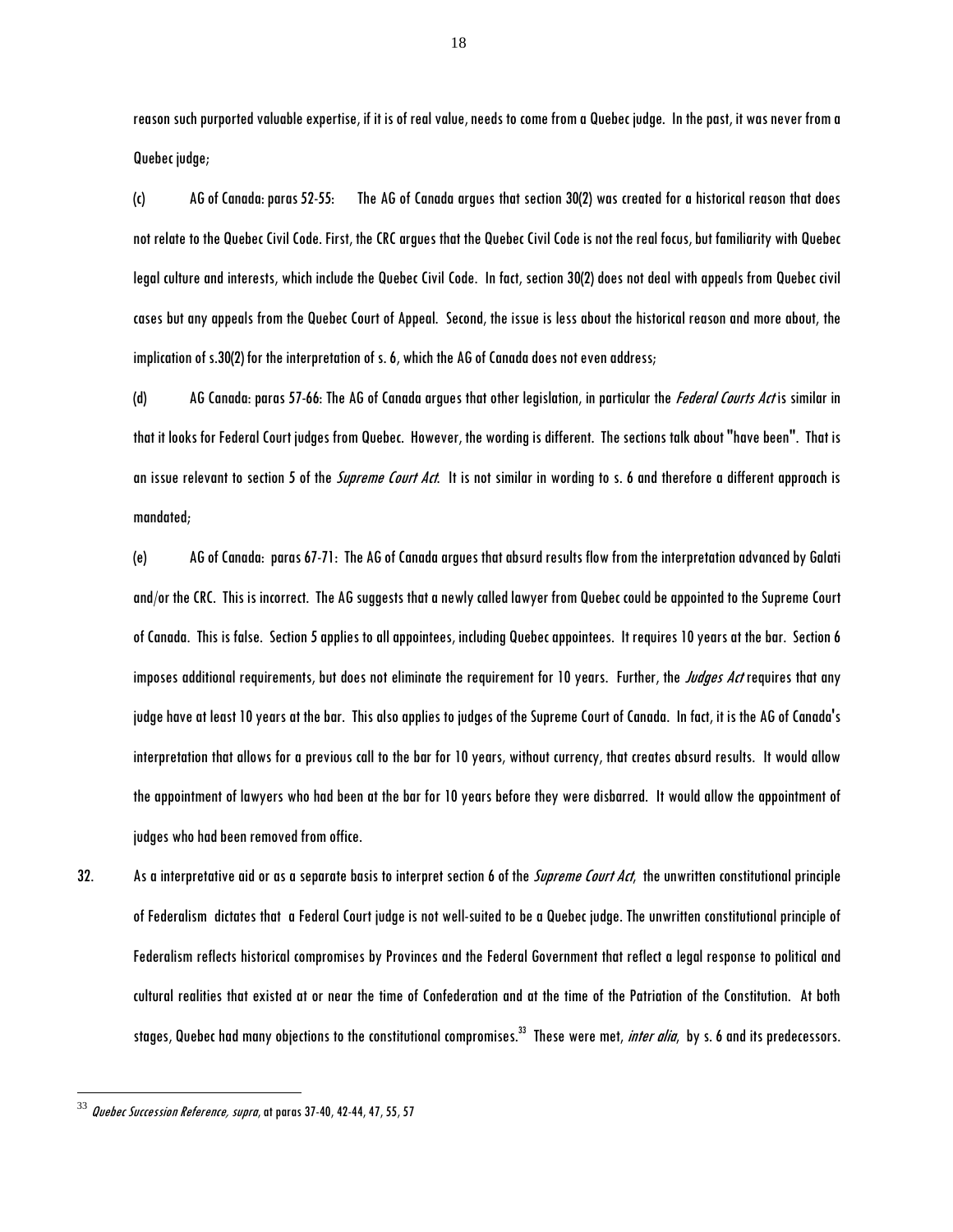The protection of Quebec regional interests in Federalism overlaps with the need to protect Quebec as a linguistic and cultural minority in Canada.<sup>34</sup>

- 33. While some Federal Court judges will be from Quebec, not all have familiarity with the Quebec Civil Code before appointment. The is very little Quebec Civil Code litigation in the Federal Court. The vast majority of the litigation is administrative and industrial and intellectual property. Most civil litigation is against the Federal Government. Even in Quebec cases before the Federal Court or the Federal Court of Appeal, very little involves the Quebec Civil Code. More fundamentally, if the CRC is correct, that the focus is not the Quebec Civil Code but current familiarity with the legal Culture and interests of Quebec, Federal Court judges are more removed from this requirement than Quebec Provincial Court judges. They adjudicate on primarily federal law and do so throughout the country. While they will sit in Quebec sometimes, they reside in Ottawa.
- 34. The Rule of Law and the Principle of Constitutionalism are intertwined with the other three pillars discussed in the Quebec Succession Reference. It is thus submitted that the role of the Supreme Court as the necessary final arbiter of constitutional law <sup>35</sup> mandates its constitutional status even if sections 41(d) and 42(1(d) did not. Further, while not binding, Constitutional Conventions that are based on unwritten constitutional principles such as Federalism, the Protection of Minorities, the Rule of Law and Constitutionalism and judicial independence, such as section 6 of the Supreme Court Act, are enforceable as exemplifications of these unwritten constitutional principles. It is submitted that the Hansard debates in 1875 disclose that the 2 Quebec judge amendment was founded on the constitutional Convention regarding regional representation that was more compelling in respect of Quebec.<sup>36</sup>  $\overline{a}$

#### **PART IV- ORDER CONCERNING COSTS**

- 35. It is respectfully submitted given that:
	- (a) the Governor-in-Council should have brought a Reference to this Honourable Court, **prior to** the nomination and appointment of the Honourable Justice Nadon, a declaratory relief sought by the Applicant in his Federal Court application;<sup>37</sup>

 $34$  Quebec Succession Reference, supra, at paras 58-59

<sup>&</sup>lt;sup>35</sup> Vriend v. Alberta, [1998] S.C.J. No. 29, paragraphs 52-57; Newman, supra, at pp. 439-41

<sup>36</sup> Hansard, 1875 Supreme Court Act, Baby, at p. 78; Snell, G & Vaughan,F, "The Supreme Court of Canada: History of the Intsitution", OsgoodeSociety, 1985, pp.1-15, AG of Canada's Book of Authorities, tab 74, at pp. 217-218

<sup>37</sup> Attorney General of Canada Record, Tab 4, at p. 12, paragraph 1(f)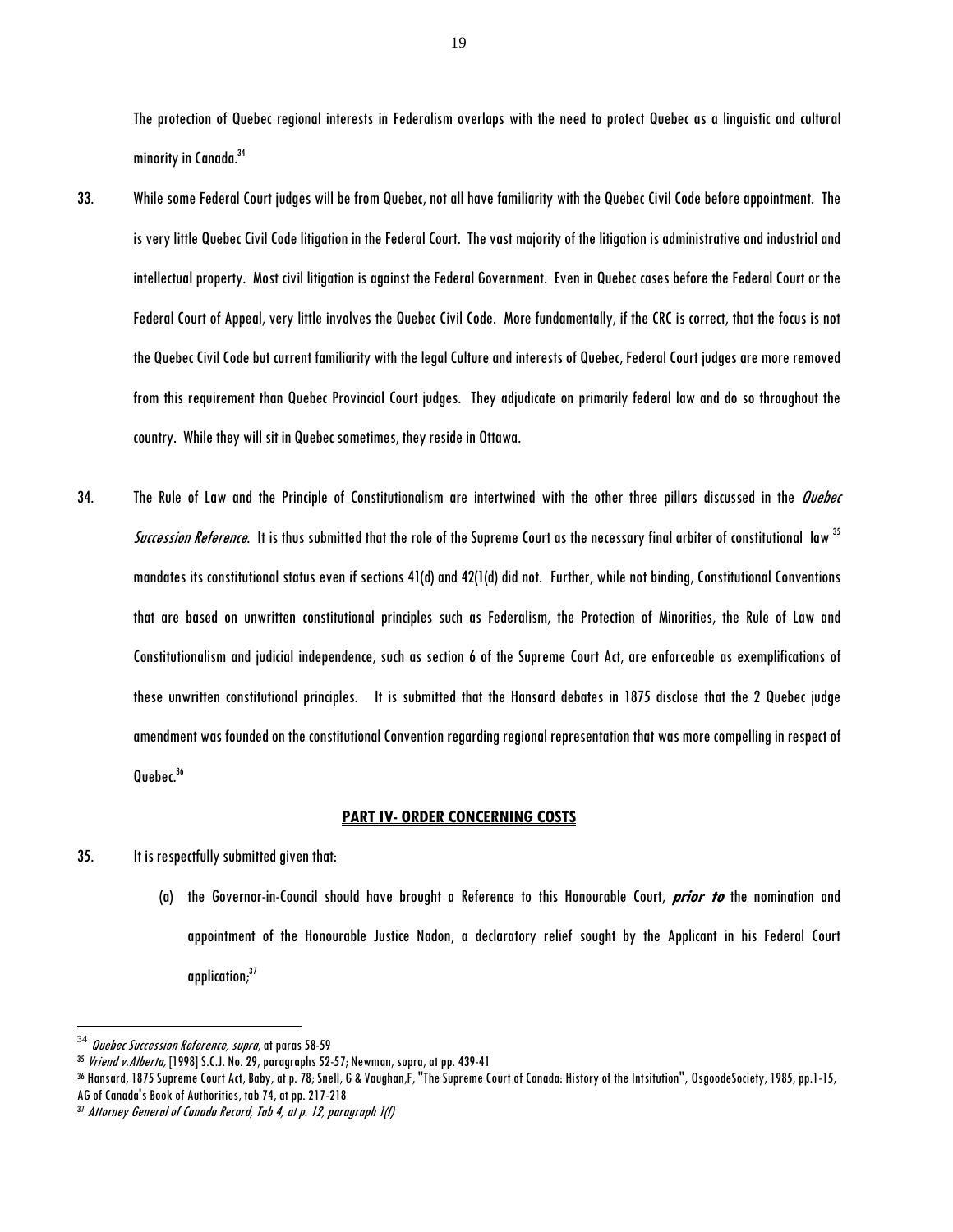- (b) the Applicant's Federal Court application was over-taken by the within Reference to this Honourable Court;
- (c) the public interestnature of the within Reference;

the Applicant be granted his costs, on a partial indemnity basis, on the within Intervention.<sup>38</sup>

### **PART V- NATURE OF ORDER SOUGHT**

36. The CRCrequests that the Court answer the questions as follows:

Question 1: No.

Question 2: No.

### **ALL OF WHICH IS RESPECTFULLY SUBMITTED.**

Dated at Toronto, this 3rd day of January, 2014.

SLANSKY LAW PROF. CORP. The contract of the contract of the GOWLINGS Paul Slansky, Barrister and Solicitor Barristers and Solicitors 1062 College Street 160 Elgin Street, Suite 2600 Lower Level **Contact Contact Contact Contact Contact Contact Contact Contact Contact Contact Contact Contact Contact Contact Contact Contact Contact Contact Contact Contact Contact Contact Contact Contact Contact Contact C** Toronto, ON M6H 1A9 K1P 1C3 Tel: (416) 536-1220 Tel: (613) 233-1781 Fax: (416) 536-8842 Fax: (613) 563-9869

Intervener, Constitutional Rights Centre Mathew Esterbrooks

 $\overline{a}$ 

**\_\_\_\_\_\_\_\_\_\_\_\_\_\_\_\_\_\_\_\_\_\_\_\_\_\_\_\_\_\_ \_\_\_\_\_\_\_\_\_\_\_\_\_\_\_\_\_\_\_\_\_\_\_\_\_\_\_\_\_\_**

Email: paul.slansky@bellnet.ca Email[: ed.vanbemmel@gowlings.com](mailto:ed.vanbemmel@gowlings.com)

Ottawa Agent for Intervener

<sup>38</sup> Singh v. MEI, [1985] S.C.R, 177 (SCC); Ruby v. Canada, [2002] S.C.J. No. 73 ; R. v. White, [2010] SCC 59; R. v. Caron, [2011] SCC 5; Richard v. Time Inc., 2012 SCC 8; Antrim Truck Centre Ltd. v. Ontario, 2013 SCC 13; Conseil Scolaire Francophone, [2013] S.C.J. No. 42, at paragraph 64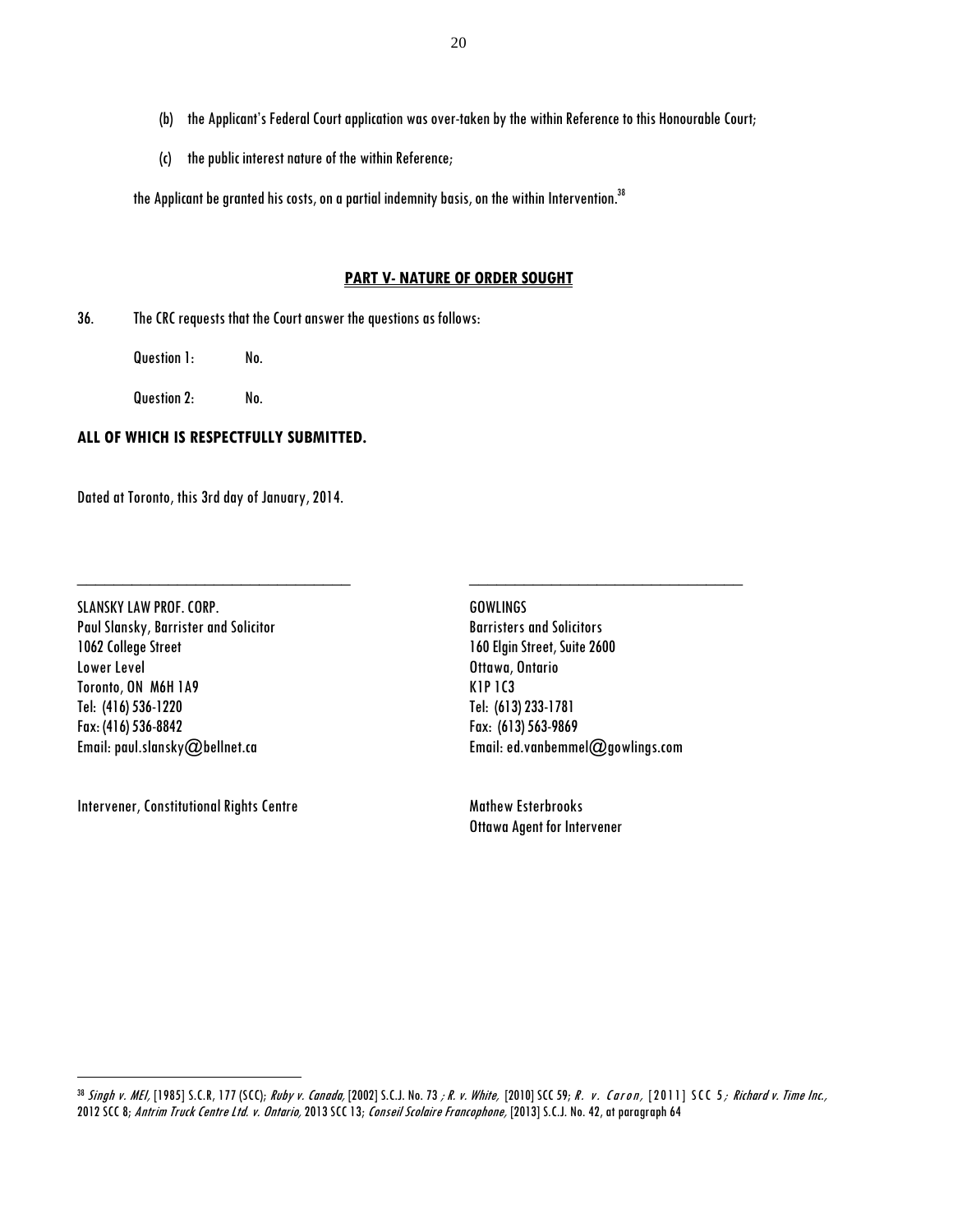# **PART VI – TABLE OF AUTHORITIES**

# **FACTUM PARAGRAPH REFERENCES**

# **A. JURISPRUDENCE**

| $\mathbf{l}$ . | Antrim Truck Centre Ltd. v. Ontario, 2013 SCC 13                                      | 35                |
|----------------|---------------------------------------------------------------------------------------|-------------------|
| 2.             | Ashfield-Colbourne Wawanash v. Central Huron, [2012] O.J. No. 745 (C.A.)              | 35                |
| 3.             | Bissett v. Canada, [1995] F.C.J. No. 1339 (T.D.)                                      | 16                |
| 4.             | Conseil Scolaire Francophone, [2013] S.C.J. No. 42                                    | 35                |
| 5.             | Coomaraswamy v. Canada, [2002] F.C.J. No. 395 (C.A.)                                  | 16                |
| 6.             | Canada v. Vincer, [1987] F.C.J. No. 1124 (C.A.)                                       | 27                |
| 7.             | Canadian Human Rights Commission v. Canada, [2011] 3 S.C.R. 471                       | 17                |
| 8.             | Gagne v. Authoritie des Marches Financials, [2008] J.Q. No. 7830                      | 16                |
| 9.             | Gedge v. Hearing Aid Practicioners Board, [2011] N.J. No. 238 (C.A.)                  | 17                |
|                | 10. MacMillan-Bloedel Ltd. v. Simpson, [1995] S.C.J. No. 101                          | 21                |
|                | 11. Minde v. Emineskin Cree Nation, [2008] F.C.J No. 203 (C.A.)                       | 16                |
|                | 12. Moreau-Berube v. New Brunswick, [2002] 1 S.C.R. 249                               | 16                |
|                | 13. Provincial Judges Reference [1997] 3 S.C.R. 3                                     | 9                 |
|                | 14. $R. v. Caron, [2011] SCC.5$                                                       | 35                |
|                | 15. R. v. Chung, [1999] A.J. No. 248 (C.A.), leave refused;                           | 16                |
|                | 16. R. v. Lamirande, [2002] M.J. No. 133 (C.A.)                                       | 16                |
|                | 17. R. v. Neeb, [1996] O.J. No. 3787 (C.A.)                                           | 16                |
|                | 18. R. v. White, [2010] SCC 59                                                        | 35                |
|                | 19. Reference re Projet de loi federal relatif au Senat, [2013], Q.J. No. 7771 (C.A.) | 12                |
|                | 20. Reference re Secession of Quebec, [1998] 2 S.C.R. 217                             | 9, 12, 21, 32, 34 |
|                | 21. R. v. MacKay, [1980] 2 S.C.R. 370                                                 | 16                |
|                | 22. Richard v. Time Inc., 2012 SCC 8                                                  | 35                |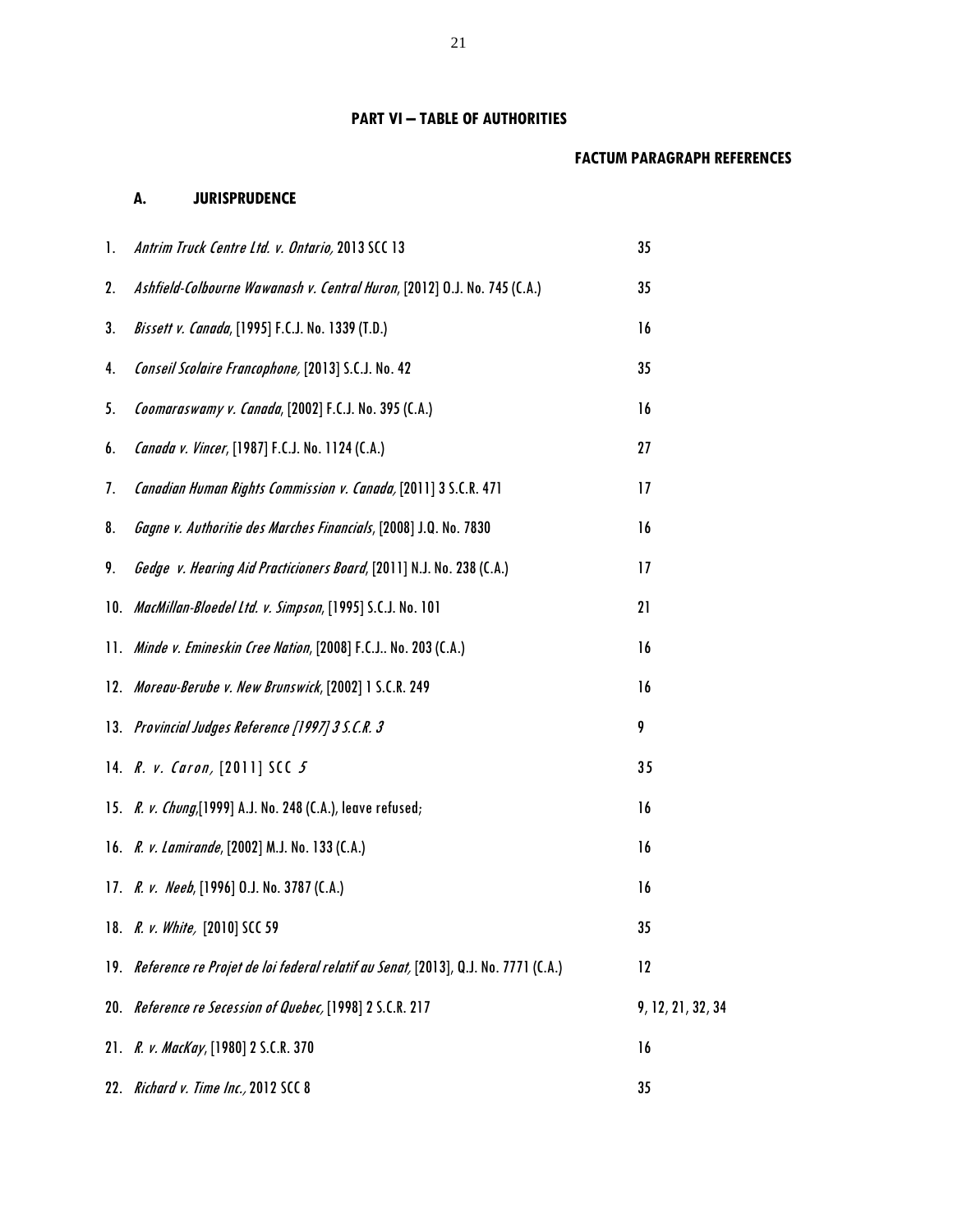|     | 23. Ruby v. Canada, [2002] S.C.J. No. 73                                    | 35     |
|-----|-----------------------------------------------------------------------------|--------|
|     | 24. Patriation Reference, [1981] 1 S.C.R. 753                               | 12     |
|     | 25. Senate Reference, [1980] 1 S.C.R. 54                                    | 12, 15 |
|     | 26. Singh v. MEI, [1985] S.C.R, 177 (SCC)                                   | 35     |
|     | 27. Taylor v. Canada, [20001] F.C.J. No. 1732 (T.D.)                        | 16     |
|     | 28. Tétreault-Gadoury v. Canada, [1991] 2 S.C.R. 22                         | 27     |
|     | 29. Walia Properties Ltd. v. York Condominiums, [2008] O.J. No. 2283 (C.A.) | 16     |
|     | 30. Winsor Homes Ltd. v. St. John's, [1977] NJ. No. 45 (C.A.)               | 16     |
| 31. | <i>Vriend v. Alberta</i> , [1998] S.C.J. No. 29                             | 34     |

# **B. SECONDARY AUTHORITIES**

| 32. Cheffins, I. "The Constitution Act, 1982 and the Amending Formula:<br>Political and Legal Implications" (1982) 4 Supreme Court Law Review 43   | 9, 10, 15  |
|----------------------------------------------------------------------------------------------------------------------------------------------------|------------|
| 33. Daly, P. "Submissions to Senate Standing Committee on Legal and Constitutional                                                                 |            |
| Affairs re Modifications to the Supreme Court Act"                                                                                                 | 15, 17, 29 |
| 34. Funston, B.W. & Meehan, E. Q.C., Canada's Constitutional Law in a Nutshell,<br>4 <sup>th</sup> ed (Toronto: Carswell, 2013)                    | 18         |
| 35. Gall, G., <u>The Canadian Legal System</u> , 5 <sup>th</sup> ed (Toronto: Carswell, 2004)                                                      | 18         |
| 36. Hansard Debates re 1875 Supreme Court Act                                                                                                      | 12, 30, 34 |
| 37. Hansard re "Declaratory" Bill, Justice Committee, November 21, 2013                                                                            | 30         |
| 38. Hogg, P., Constitutional Law of Canada, 5th Ed                                                                                                 | 15         |
| 39. Lederman, W.R., "Constitutional Procedure for the Reform of the Supreme<br>Court of Canada", Les Cahiers de droit, 26, No. 1, 1985, pp 195-204 | 15         |
| 40. Monahan P.J., Constitutional Law, 3rd ed (Toronto: Irwin Law, 2006)                                                                            | 18         |
| 41. Newman, W.J.," The Constitutional Status of The Supreme Court of Canada"<br>(2009) 47 Supreme Court Law Review (2d) 429                        | 15, 34     |
| 42. Plaxton and Mathen, "Purposive Interpretation, Quebec and the<br>Supreme Court Act", (2013) 22:3 Constitutional Forum Constitutionnel 15       | 29, 30     |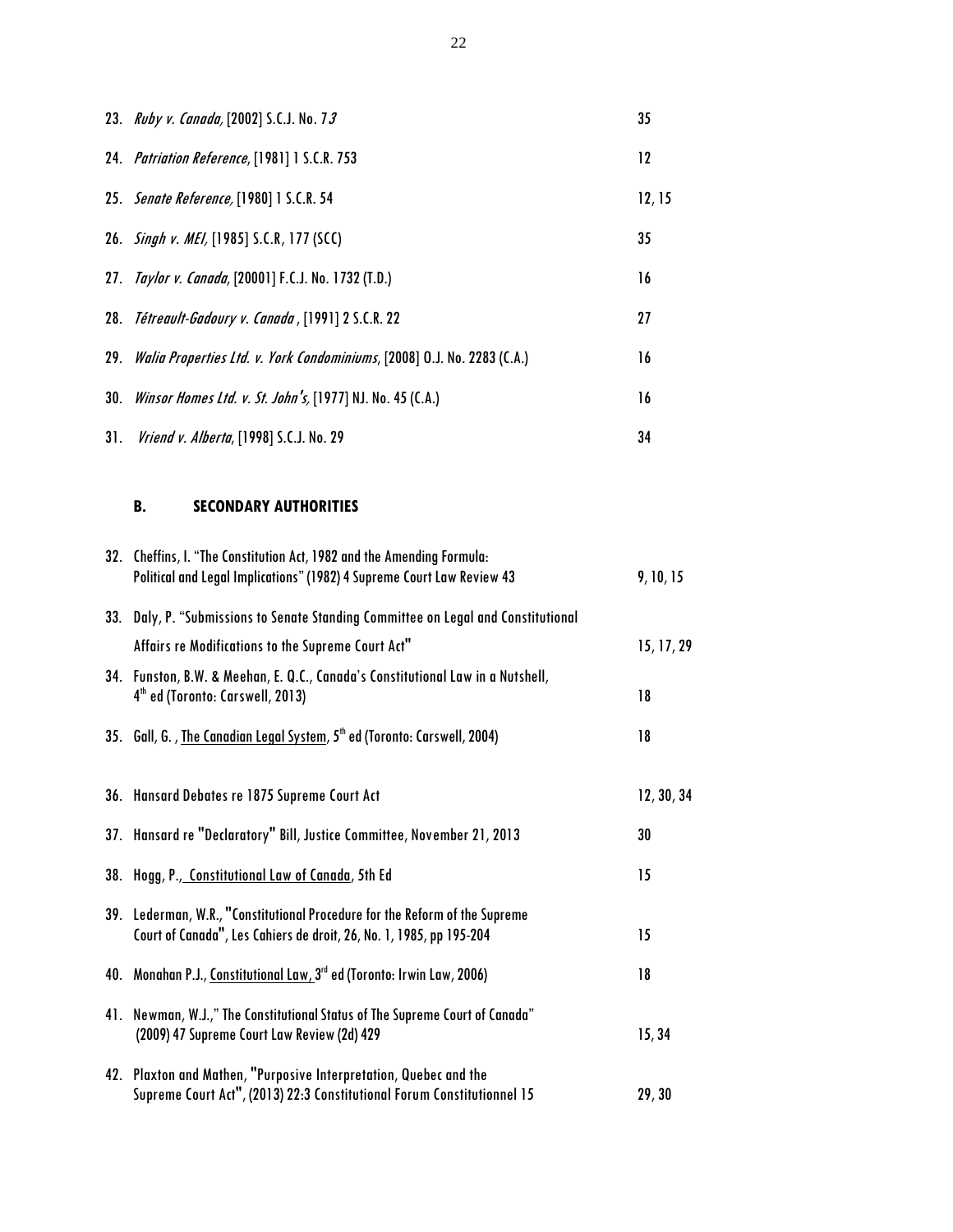| 43. | Scott, S.A., 'The Canadian Constitutional Amendment Process"<br>(1982) 45:4 Law and Contemporary Problems 249                    |    |
|-----|----------------------------------------------------------------------------------------------------------------------------------|----|
| 44. | Shetreet, S. and J. Deschênes, Judicial Independence:<br>The Contemporary Debate, (Dordrecht: Martinus Nijhoff Publishers, 1985) |    |
|     | 45. Snell, G & Vaughan, F, "The Supreme Court of Canada: History of the                                                          |    |
|     | Intsitution", Osgoode Society, 1985, pp.1-15                                                                                     | 34 |